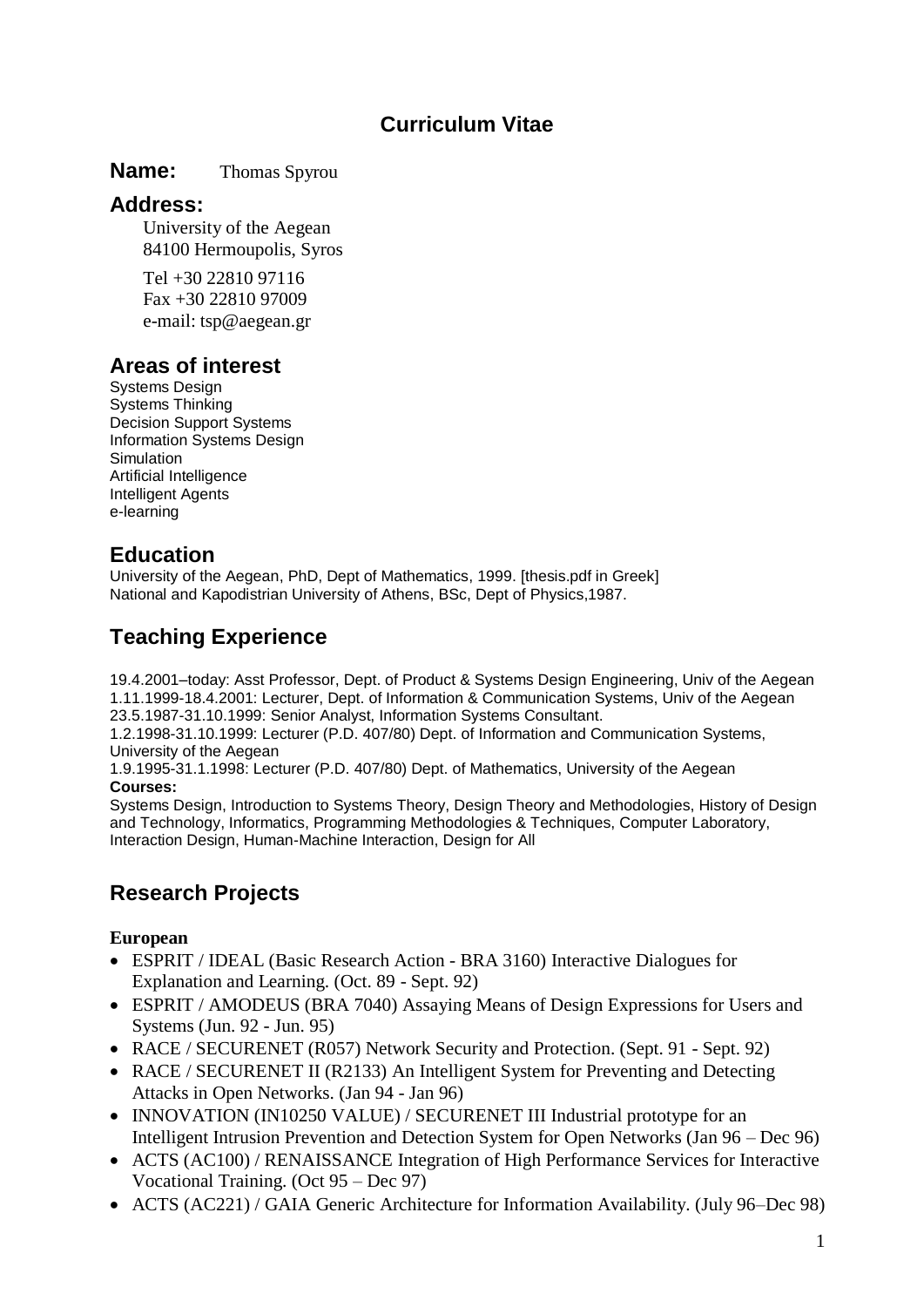- ACTS project GESTALT AC367 Getting Education Systems Talking Across Leading-Edge Technologies (July 98 – Feb 2000)
- Leonardo / LeCMaQ: Learning Centre Manager Qualification, Project No: UK/98/2/05845/PI/II.1.1.b/FPC (Jan 99 - )
- IST project GUARDIANS IST-1999-20758 Gateway for User Access to Remote Distributed Information and Network Services (July 2000-)
- IST project IRIS IST-1999-26211 Incorporating Requirements of People with Special Needs or Impairments to Internet-based systems and Services (Jan 2001 -)
- Inclusive Design Curriculum Network (IDCnet), Thematic Network **IST**-2001-38786, August 2002 – June 2003.
- Benchmarking Tools for The Web (BenToWeb) funded by**, IST** Sept. 2004 Aug. 2007.

### **National**

- AEGEAN-NET, project funded by the Greek Ministry of Education for the design and development of the Aegean wide area network (Sept. 1996 - )
- Analysis and study of Network Services of Secondary Education, EDUnet (1999 ), funded by the Operational Programme of Education and Initial Training.
- ASKOI TOU AIOLOU Support Services for the Implementation and Function of the Network of the Aegean Archipelago (1998 - ), funded by the Operational Programme of Education and Initial Training.
- CERT / DS Project funded by EDET S.A. for the Operation of Information Services Support. Greek National Research Network (GRnet). Services CERT and Directory Services. (1/7/2000 - )
- DPSD Project funded by E.U. and the Greek Ministry of Education (EPEAEK) for the Establishment and Operation of the Department of Product and System Design at the University of the Aegean (1998 - )
- E51. High Speed Networks, Project funded by E.U. and the Greek Ministry of Education (EPEAEK- Operational Programme of Education and Initial Training) for the research of applications of High Speed Networks use in Education (1/9/1999 - 31/12/2000).
- EDET vNOC, Project Funded by EDET S.A. for the Design and development of a distributed virtual NOC for the administration of Greek National Research Network (GRnet). (Jan 2000 - April 2000)
- EDET, Design and development of a distributed virtual NOC for the administration od Greek National Research Network. (Jan 2000 -) Funded by GRnet
- EDET, Information Services support. (Jun 2000 )Funded by GRnet.
- EDU-Net, Design and Development of the Panhelenic schools network. Funded by the Operational Programme of Education and Initial Training (1999-)
- EPET II/ EKBAN 44 Project funded by the General Secretary of Research and Technology. Development of a system for the Teleadministration of Macedonia, Thrace and Northern Aegean (Oct 95 - )
- Establishment and Operation of the Department of Product and System Design at the University of the Aegean (1998-)
- GU-NET, project funded by the Greek Ministry of Education for the design and development of the Greek Universities Network (Sept. 1996 - )
- ICSD Project funded by E.U. and the Greek Ministry of Education (EPEAEK) for the Establishment and Operation of the Department of Information and Communication Systems at the University of the Aegean (1997 - 2001).
- Mortgage Bank of Greece, Analysis of the conceptual model of the filing system (Jan 1996)
- MPS-EKPA, Project funded by E.U. and the Greek Ministry of Education (EPEAEK) for the Establishment and Operation of the MSc in Applied Economics and Economic Policy,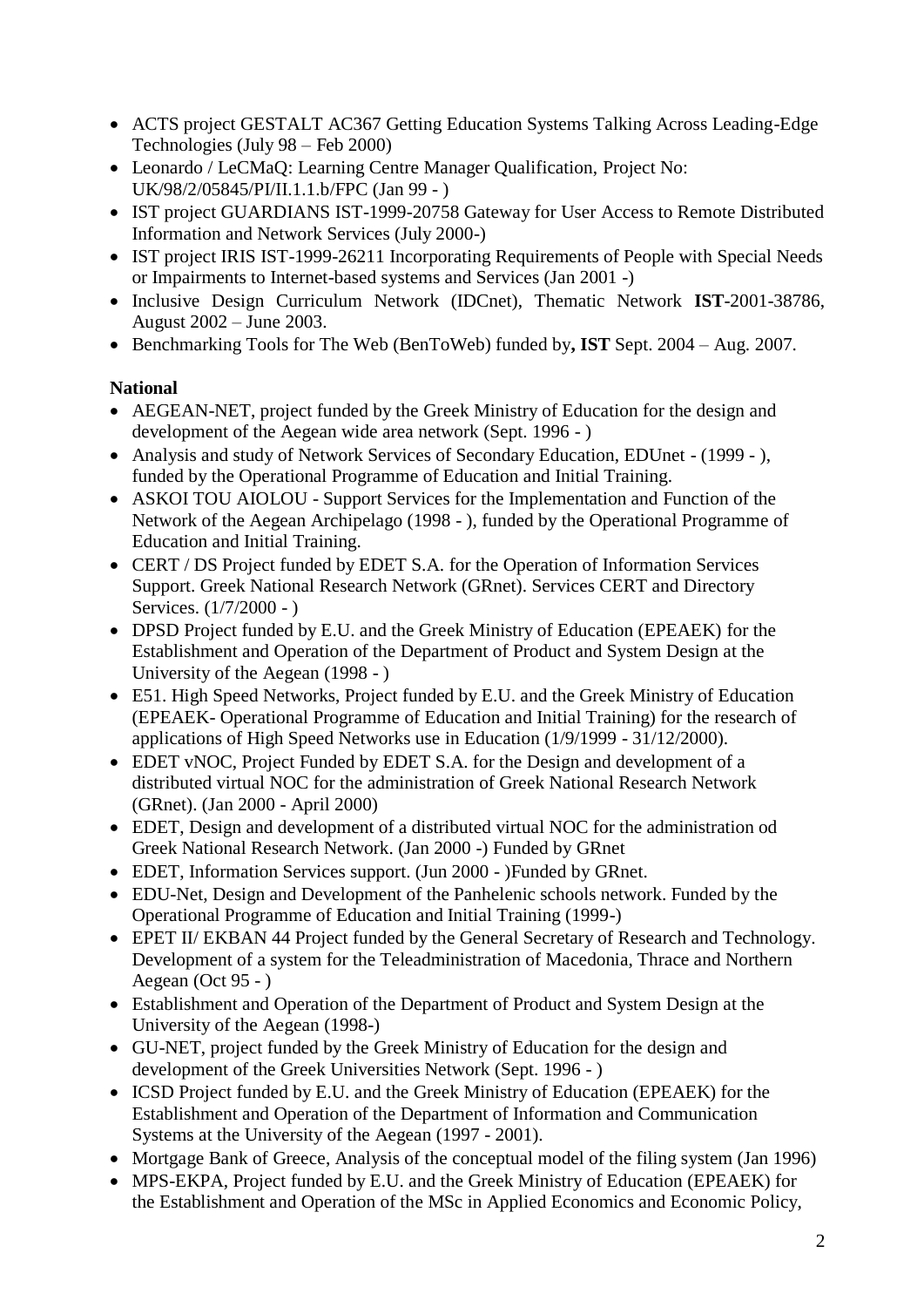Department of Economics of the National and Kapodistrian University of Athens, In collaboration with the Department of Economics of the London School of Economics and Political Science (LSE). (1/10/1997 - )

- Networks of Experts / IKAROS. Project funded by the General Secretary of Research and Technology. Safety, reliability and quality in Information and Telecommunication Technologies. (1996 - )
- Odysseas Aegean, Support and Function of the Network in the Area of the Aegean Archipelago for selected schools (1998 - 2000), funded by the Operational Programme of Education and Initial Training
- ODYSSEAS AIGAIO, Project funded by E.U. and the Greek Ministry of Education for the design, operation and management of a pilot network system for selected schools at the Aegean.
- ORA / RADIO (Project no 20011) Rural Area Delivery of Information and Organisation in the Aegean Islands. (Subcontract to INTRASOFT).
- Project funded by the Greek Ministry of the Aegean, for Development of Simulation Models and Applications of Decision Support Systems in Commercial Shipping. (Oct. 87- Oct. 90)
- Project funded by the Greek Ministry of the Aegean. Use of Telematics in the Development of the less favoured Aegean Islands (1996 - )
- Project funded by the National Organisation of Medicine on development and applications of Information Systems for Primary Health Care in Aegean Islands, using Soft Systems Methodology. (Sept. 89 - Sept. 91)
- ResExp, Investigation of Alternative Means of Funding of Higher Education via Exploitation of Property of Academic Institutions with Extensive Geographic Dispersion. (Sept 98-), funded by the Operational Programme of Education and Initial Training.
- ResInfo, Project funded by E.U. and the Greek Ministry of Education for the Research into the Relationships Between Undergraduate and Postgraduate Studies and the Labour Market in the Area of Information Systems. (1998 -)

# **Organising / Programm Commitee:**

- Aegean Seminar, Systems for Island Eco-Systems, Sustainable Development through Systems Thinking and Design, October 1991
- Aegean Seminar, Systems for Island Eco-Systems 1992
- Workshop on Task Based Explanation, June 1992
- 6th EWG on Decision Support Systems, May 1995
- IFIP SEC '96, 12th International Information Security Conference, May 1996 (Chair)
- 1st Panhellenic Conference with International Participation on Human-Computer Interaction (PC HCI 2001)
- Third Aegean international conference on Design and Analysis of Manufacturing Systems, May 19-22, 2001
- Fourth Aegean international conference on Design and Analysis of Manufacturing Systems
- The 30th International Conference on Computers & Industrial Engineering, June 29-July 2, 2002
- 12th Annual Conference of the European Distance Education Network, Rhodes, Greece, 2003
- Ethicomp 2004: Challenges for the Citizen of the Information Society. Proceedings of the Seventh International Conference. University of the Aegean, Syros, Greece, 14 to 16 April 2004. Syros, Greece, University of the Aegean, 2004.
- $\bullet$  1<sup>st</sup> to 6<sup>th</sup> Syros Conference, Syros, 2001-2011.
- 5th Hellenic Conference on Artificial Intelligence (SETN08) 2008.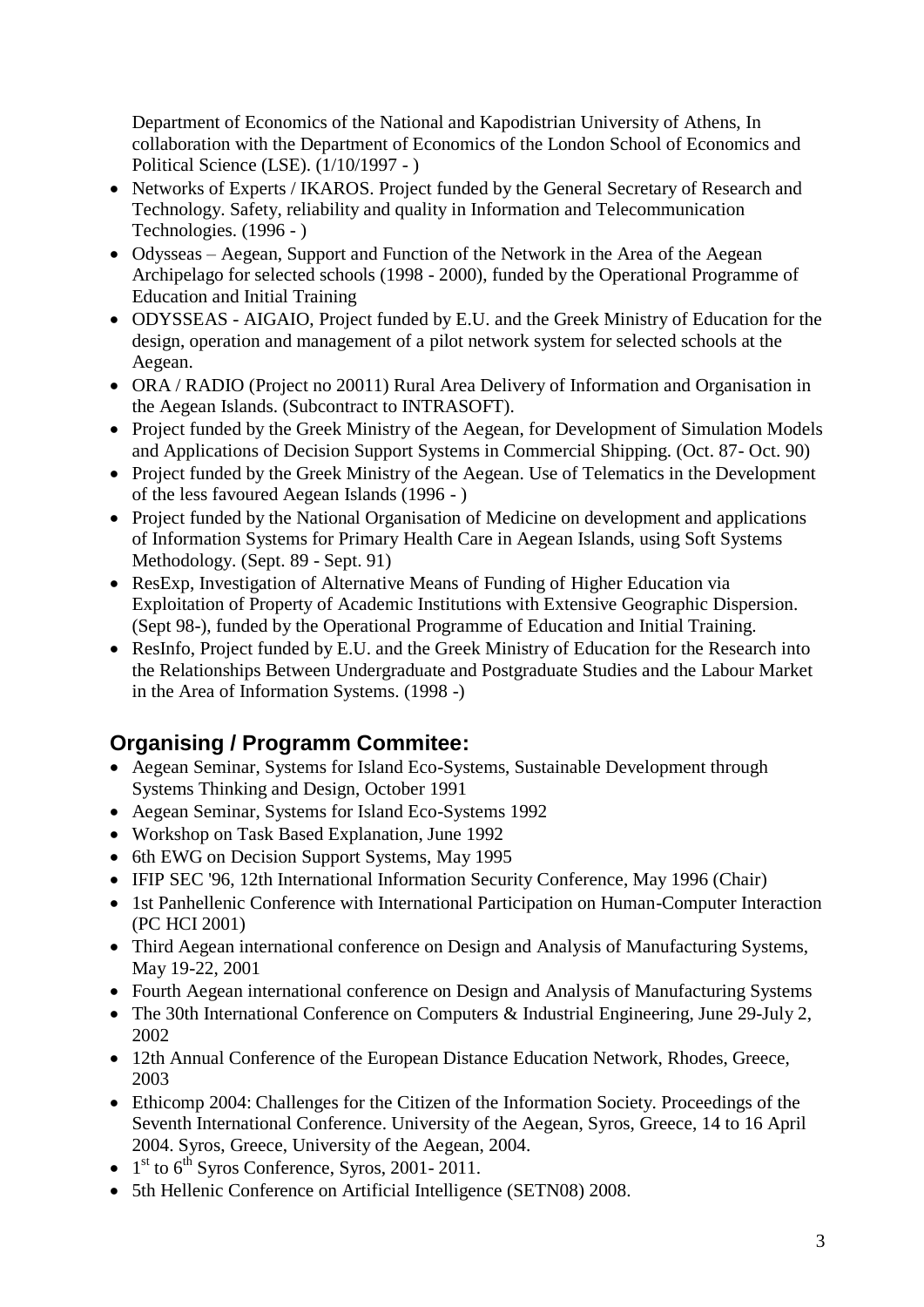## **Publications**

#### *Journals*

- **[J01] J. Darzentas, T. Spyrou,** Information Systems for Primary Health Care: The Case of the Aegean Islands, *European Journal of Information Systems,* vol 2, no 2, 127-177, 1993.
- **[J02] J. Darzentas, J.S. Darzentas, T. Spyrou,** Designing a Designers' Decision Aiding System (DDAS), *Journal of Decision Systems,* vol 4, no 1, 9-22, 1995.
- **[J03] S. Katsikas, T. Spyrou, D. Gritzalis, J. Darzentas,** Model for Network Behaviour under Viral Attack, *Computers Communications,* vol 19, 124-132, 1996.
- **[J04] J. Darzentas, T. Spyrou,** Ferry Traffic in the Aegean Islands: A Simulation Study, *The Journal of the Operational Research Society,* vol 47, no 2, 203-214, 1996.
- **[J05] J. Darzentas, J.S. Darzentas, T. Spyrou,** Choosing Appropriate Tools by means of Intelligent Decision Support, *Journal of Decision Systems,* vol 6, 45-62, 1997.
- **[J06] J. Hands, J. Darzentas, J.S. Darzentas, T. Spyrou, P. Koutsabasis, R. Smith,**  GAIA: A Generic Architecture and Applicable Platform for Information Brokerage, *Electronic Commerce,* to appear, 2001.
- **[J07] P. Koutsabasis, J. Darzentas, T. Spyrou, J.S. Darzentas,** Proactive Assistance to Users of Electronic Brokerage Systems: The Design of the GAIA Interaction Agent, *Electronic Commerce,* to appear, 2001.
- **[J08] M. Konstantopoulos, T. Spyrou, P. Koutsabasis, J.S. Darzentas, C. Lambrinoudakis, J. Darzentas,** The role of directory services in online education delivery: the GESTALT example, *Int. J. Continuing Engineering Education and Lifelong Learning,* vol 11, no 1/2, 5-24, 2001.
- **[J09] M. Konstantopoulos, J.S. Darzentas, M. Konstantopoulos, T. Spyrou, J. Darzentas,** Towards Integration of Learning Objects Metadata and Learner Profiles Design: Lessons Learnt from GESTALT, *Interactive Learning Environments,* vol 9, no 0, 1-24, 2001.
- **[J10] M. Konstantopoulos, T. Spyrou, J. Darzentas,** The need for academic middleware to support advanced learning services, *Computer Networks, vol 37, no 6,* pp. 773-781, 2001.
- **[J11] Argyris Arnellos, Dimitrios Lekkas, Thomas Spyrou, John Darzentas**, "A Framework for the Analysis of the Reliability of Digital Signatures for Secure Ecommerce", *The electronic Journal for e-commerce Tools & Applications (eJETA)*, Vol.1, No.4, 2005.
- **[J12] Argyris Arnellos, Thomas Spyrou, John Darzentas**. Dynamic Interactions in Artificial Environments: Causal and Non-Causal Aspects for the Emergence of Meaning, *Journal of Systemics, Cybernetics and Informatics*, Vol. 3, No 1, 2006. (Best paper in the Systemics and Information session of The 8th World MultiConference in Systemics, Cybernetics and Informatics, 2004)
- **[J13] Argyris Arnellos, Spyros Vosinakis, Thomas Spyrou, John Darzentas**. The Emergence of Autonomous Representations in Artificial Agents, *Journal of Computers, (JCP)* ISSN : 1796-203X Vol. 1 Iss. 6, pp. 29-36, September 2006.
- **[J14] Argyris Arnellos, Thomas Spyrou, John Darzentas**. Exploring Creativity in the Design Process: A Systems-semiotic Perspective, *Cybernetics and Human Knowing*, Imprint Academic, Vol 14, no 1. pp 37-64, 2007.
- **[J15] Argyris Arnellos, Thomas Spyrou, John Darzentas**. Cybernetic Embodiment and the Role of Autonomy in the Design Process, *Kybernetes* Vol 36, Issue 9/10, pp. 1207- 1224, 2007.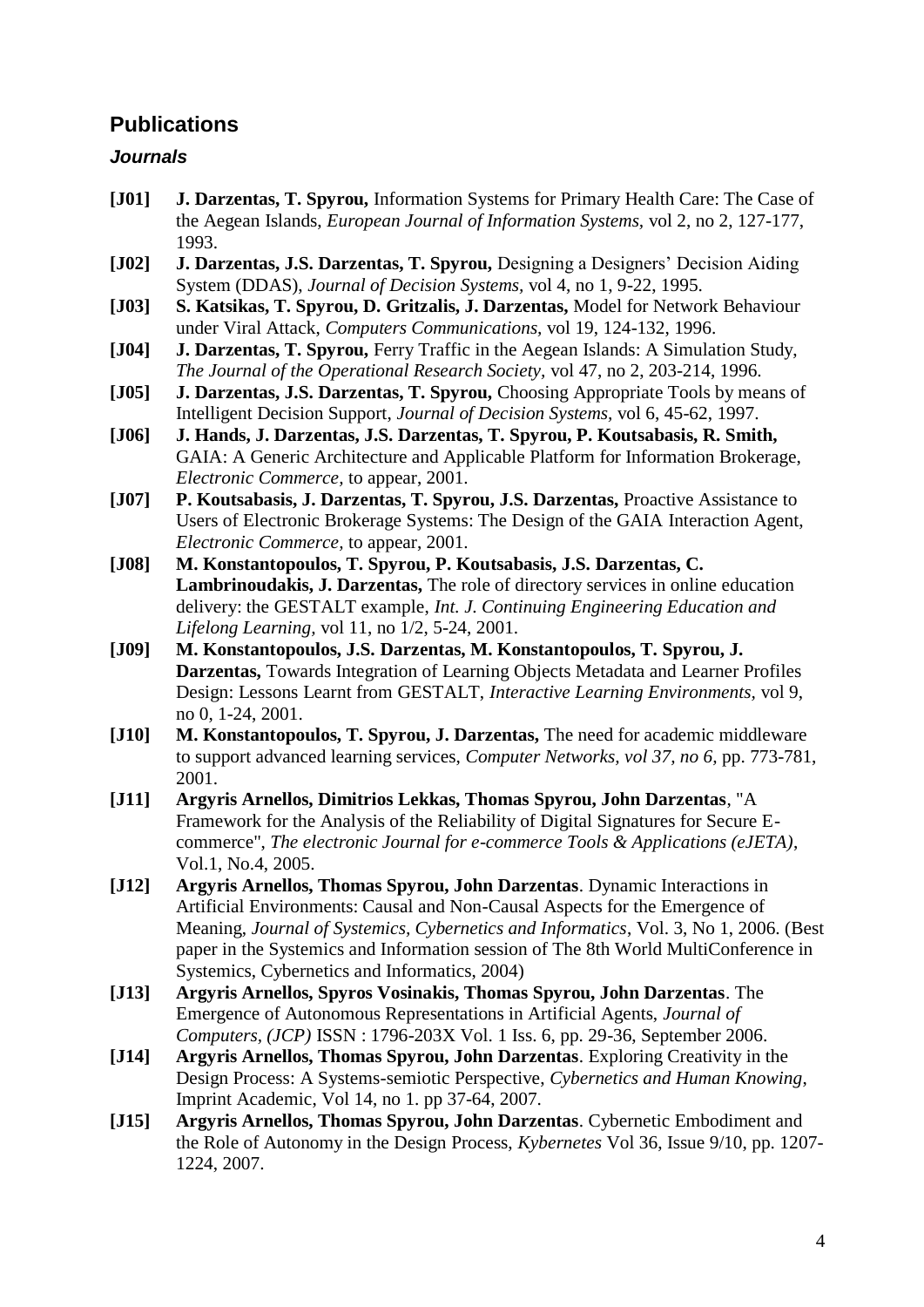- **[J16] Panayiotis Koutsabasis, Modestos Stavrakis, Nikos Viorres, Jenny S. Darzentas, Thomas Spyrou, John Darzentas,** A descriptive reference framework for the personalisation of e-business applications, Electronic Commerce Research, Vol 8, no 2, pp., 2008.
- **[J17] Arnellos, A., Spyrou, T., Darzentas, J**.. Emergence and Downward Causation in Contemporary Artificial Agents: Implications for their Autonomy and Some Design Guidelines, Cybernetics and Human Knowing Vol. 15, No 3-4, pp. 15-41. 2008.
- **[J18] Arnellos, A., Spyrou, T., Darzentas, J**. Meaning needs functional emergence: Shedding novel light into difficult problems, Cybernetics and Human Knowing, Vol. 15, No 3-4, pp. 50-56. 2008.
- **[J19] Arnellos, A., Spyrou, T., Darzentas, J.** Towards the Naturalization of Agency based on an Interactivist Account of Autonomy, New Ideas in Psychology. New Ideas in Psychology, (Elsevier) 28(3) 296-311, 2010.
- **[J20] Xenakis I., Arnellos, A. Spyrou, T. Darzentas, J.** Aesthetic judgment: An interactive semiotic framework, Cybernetics and Human Knowing, Imprint Academic. (accepted for publication).
- **[J21] Koutsabasis, P. Stavrakis, M. Spyrou, T. Darzentas J.**. Perceived impact of asynchronous e-learning after long-term use: implications for design and development. International Journal of Human-Computer Interaction, Taylor & Francis Vol. 27, Issue 2, Feb. 2011.
- **T. Spyrou, and J. Darzentas**. Intention Modelling: Approximating Computer User Intentions for Detection and Prediction of Intrusions, *Computers & Security, Volume 15, Issue 5, pp. 395, 1996 (selected abstract from IFIP SEC'96)*

#### *Conferences*

- **[C01] J. Darzentas, T. Spyrou,** The Application of Soft Systems Methodology in the Design and Development of Information Systems for Primary Health Care. The Case of Island Ecosystems, *3rd National Conference of the Greek Computer Society,* vol 2, 128-141, 1991.
- **[C02] J. Darzentas, N. Loukopoulos, J.S. Darzentas, T. Spyrou,** Task Knowledge Structures in Designing Intelligent Tutoring Systems Architecture, *3rd National Conference of the Greek Computer Society,* vol 1, 435-448, 1991.
- **[C03] J. Darzentas, T. Spyrou,** Systems Thinking Approaches for Knowledge Elicitation, *Aegean Seminar, Systems for Island Ecosystems, Sustainable Development through Systems Thinking and Design,* Invited, not printed, Samos, Oct, 1991.
- **[C04] J. Darzentas, J.S. Darzentas, T. Spyrou,** Explanation Provision for Decision Aiding in Intelligent Systems, *4th National Conference of the Greek Computer Society,* vol 2, 169-186, 1993.
- **[C05] J. Darzentas, T. Spyrou,** Ferry Traffic in the Aegean Islands: A Simulation Study, *2nd Balkan Conference on Operational Research,* Invited, not printed, Oct, 1993.
- **[C06] P. Spirakis, S. Katsikas, D. Gritzalis, F. Allegre, J. Darzentas, C. Gigante, D. Karagiannis, P. Kess, H. Putkonen, T. Spyrou,** SECURENET: A Network Oriented Intrusion Prevention and Detection Intelligent System, *10th International Conference on Information Security (IFIP SEC94),* May, 1994.
- **[C07] J. Darzentas, J.S. Darzentas, T. Spyrou,** Fuzzy Reasoning and Systems Thinking in a Decision Aid for Designers, In: Proceedings of the Second European Congress on Intelligent Techniques and Soft Computing, *Second European Congress on Intelligent Techniques and Soft Computing, 'EUFIT 94' Aachen, Germany,* vol 3, 1609-1618, 1994.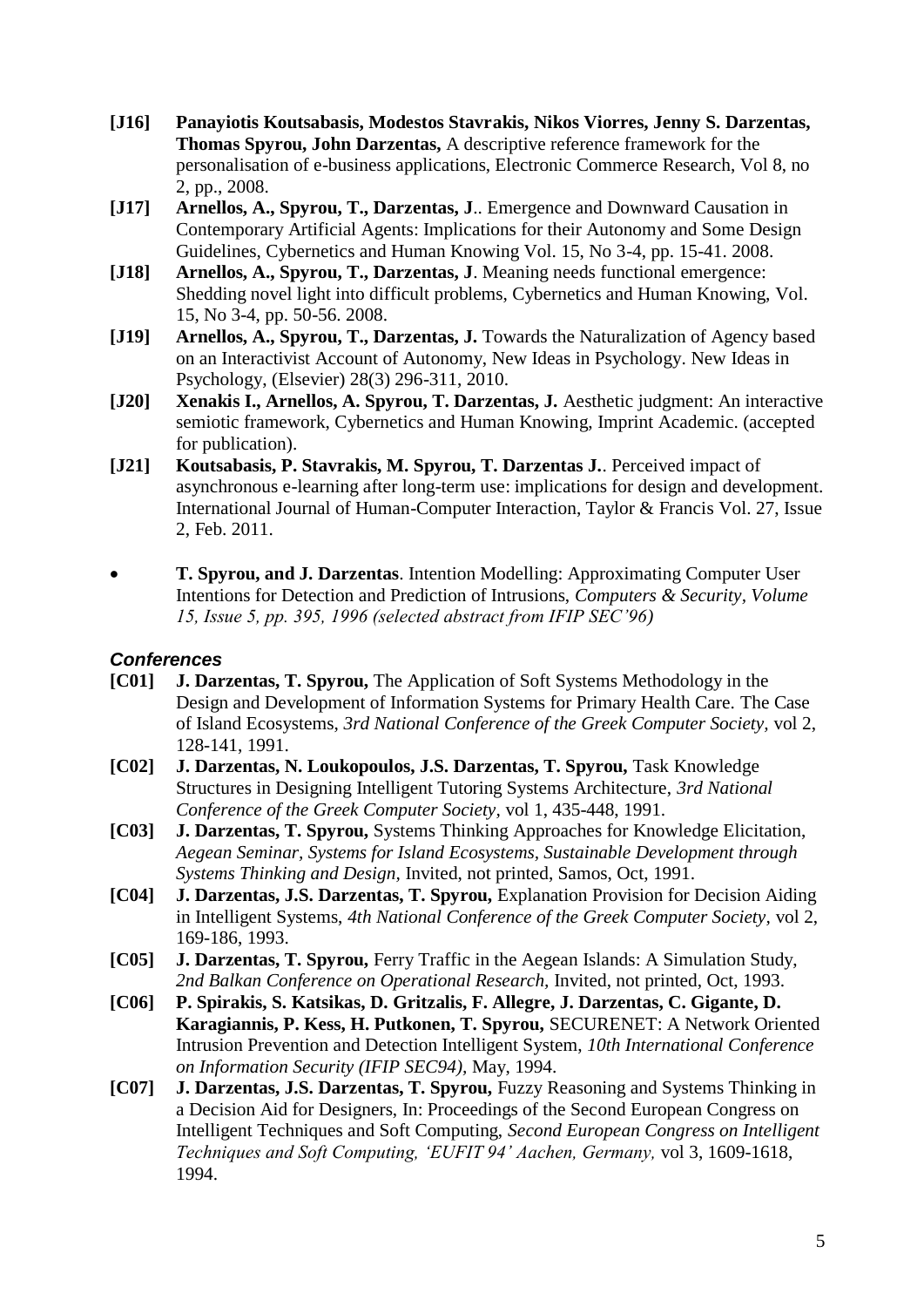- **[C08] J. Darzentas, J.S. Darzentas, T. Spyrou,** An Architecture for Designer Decision Aiding - DDAS, *Proceedings of the 5th meeting of the EURO Working Group on Decision Support Systems, Turku,* 115-125, June, 1994.
- **[C09] J.S. Darzentas, T. Spyrou, E. Benaki, J. Darzentas,** A Designer's Decision Aiding System: DDAS, *5th Greek National Conference on IS,* vol 2, 615-628, 1995.
- **[C10] T. Spyrou, E. Sutinen, A. Douma, H. Putkonen, J. Darzentas,** Applying SICS: A technique for software modules Communication, *5th Greek National Conference on IS,* vol 1, 165-176, 1995.
- **[C11] T. Spyrou, J. Darzentas, K. Sfetsou,** Application of Artificial Intelligence Techniques in Network Management Security: An Expert System Application for the Detection of Abnormal Behaviour, *5th Greek National Conference on IS,* vol 1, 187- 202, 1995.
- **[C12] A. Aboulafia, E. Gould, T. Spyrou,** Activity Theory vs Cognitive Science in the Study of Human-Computer Interaction, *18th IRIS conference,* August, 1995.
- **[C13] J.S. Darzentas, T. Spyrou, E. Benaki, J. Darzentas,** A Designer's Decision Aiding System: DDAS, *6th European Working Group on DSS (EWG 6),* 105-121, May, 1995.
- **[C14] J. Darzentas, T. Spyrou, Ch. Tsagaris,** Evaluating Option-related Text Descriptions for Decision Aiding, *6th European Working Group on DSS (EWG 6),* 27-32, May, 1995.
- **[C15] T. Spyrou, R. Telesco,** Combining techniques from intelligent and decision support systems: An application in network security, *6th European Working Group on DSS (EWG 6),* 123-137, May, 1995.
- **[C16] J. Darzentas, J.S. Darzentas, T. Spyrou, E. Benaki,** Matching Aid to Problems: an Intelligent Decision Support System for Designers, *14th European Conference on Operational Research,* 1995.
- **[C17] J. Darzentas, J.S. Darzentas, T. Spyrou,** Problem Identification and decision aiding, *14th Triennial Conference, IFORS 96, Vancouver, British Columbia, Canada,* invited, not printed, 1996.
- **[C18] T. Spyrou, J. Darzentas,** Intention Modelling: Approximating Computer User Intentions for Detection and Prediction of Intrusions, *Proc. of IFIP SEC 96, Chapman & Hall,* 319-337, 1996.
- **[C19] J. Darzentas, J.S. Darzentas, T. Spyrou,** Decision Aiding: Mapping tools to Problems, *7th EURO European Working Group on DSS (EWG 7), Ispra, Italy,* June, 1996.
- **[C20] J. Darzentas, J.S. Darzentas, T. Spyrou,** Intelligent Agents for supporting decisions in teleworking environment, *7th EURO European Working Group on DSS (EWG 7), Ispra, Italy,* June, 1996.
- **[C21] J. Darzentas, J.S. Darzentas, T. Spyrou,** Helping the User to Make Use of the Tools: Transferring Research Results from the Laboratory to the Market by Means of Intelligent Decision Support, *Human Comfort and Security of Information Systems - Advanced Interfaces for the Information Society, K. Varghese, S. Pfleger, Springer Verlag,* 1997.
- **[C22] P. Koutsabasis, J.S. Darzentas, T. Spyrou, J. Darzentas,** An Interaction Agent in a Brokerage Environment: Methodology, Design and Application, *Proceedings of the 1st ACM SIGART International Workshop on Interaction Agents, held in conjuction with ACM AVI'98, L'Aquila,,* 58-60, May 24, 1998.
- **[C22a] P. Koutsabasis, J.S. Darzentas, T. Spyrou, J. Darzentas,** (1998), Intelligent agents and information brokerage. Proceedings of 12 th National Conference of the Greek Operational Research Society, Samos, Greece, 4‐6 September 1998
- **[C23] P. Koutsabasis, J.S. Darzentas, T. Spyrou, J. Darzentas,** Facilitating User-System Integration: the GAIA Interaction Agent, *Proceedings of the 32nd Hawaii*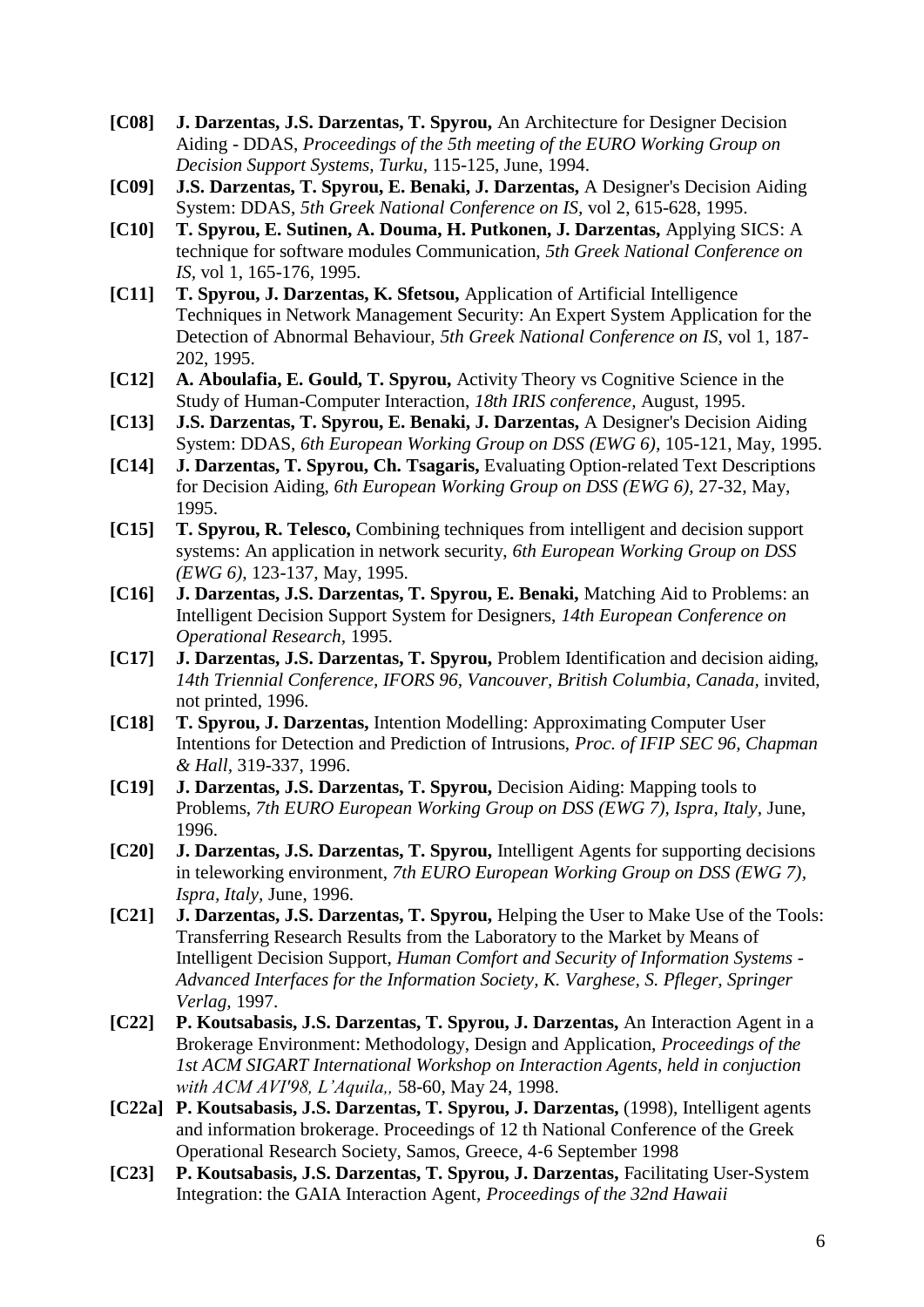*International Conference on System Sciences (HICSS-32), Maui, Hawaii,* IEEE, January 5-8, 1999.

- **[C24] M. Konstantopoulos, T. Spyrou, J. Darzentas,** The Deployment of an Academic Middleware to Support Advanced Learning Services, *TERENA Networking Conference 2001, Antalya, Turkey,* 2001.
- **[C25] V. Theodoropoulos, J.S. Darzentas, T. Spyrou, J. Darzentas,** Designing a Postgraduate Curriculum in Information Systems: A Greek Case, *Ninth Annual European Conference on Information Systems (ECIS 2001), 1070-1080, June 27-29,* 2001.
- **[C26] P. Koutsabasis, J.S. Darzentas, J. Abascal, T. Spyrou, J. Darzentas,** Designing Internet-based Systems and Services for All: Problems and Solutions, *International Conference on Universal Access in Human-Computer Interaction - UAHCI 2001 jointly with HCI International 2001, New Orleans, LA, USA,* vol 3, 31-35, August 5- 10, 2001.
- **[C27] J.S. Darzentas, T. Spyrou, J. Darzentas,** Bringing Human Computer Interaction into a Department of Product and Systems Design, *Eight IFIP TC.13 Conference on Human-Computer Interaction, INTERACT2001, July 9-13, Tokyo, Japan,* 2001.
- **[C28] P. Koutsabasis, J.S. Darzentas, T. Spyrou, C.A. Velasco, H. Gappa, G. Nordbrock, J. Darzentas,** Enhancing the Applicability and Impact of Recommendations and Tools for Accessibility of Internet Services, *INTERACT 2001 (8th IFIP TC 13 Conference on HCI) in terms of Workshop on Issues on the application of guidelines to the design of HCI systems for older people and people with disabilities,* 2001.
- **[C29] P. Koutsabasis, J.S. Darzentas, T. Spyrou, C.A. Velasco, Y. Mohamad, J. Darzentas,** Towards an Environment that Supports Internet Designers to Design for All, *1st Panhellenic Conference with International Participation on Human-Computer Interaction (PC HCI 2001),* December 7-9th, 2001, Patras, Greece,.2001
- **[C29a] Carlos A Velasco, Yehya Mohamad, H. GAPPA, G. NORDBROCK, M. PIEPER, John Darzentas, Jenny S. Darzentas, Panayiotis [Koutsabasis,](http://www.syros.aegean.gr/users/kgp) [Thomas](http://www.syros.aegean.gr/users/tsp)  [Spyrou,](http://www.syros.aegean.gr/users/tsp)** IRIS: Towards a design environment that supports Internet for All International Conference on Assistive Technology 2002 (ICAT 2002), pp. 1-7.
- **[C29b] [Thomas Spyrou,](http://www.syros.aegean.gr/users/tsp) Jenny S. Darzentas, Panayiotis [Koutsabasis,](http://www.syros.aegean.gr/users/kgp) C. PAPADOPOULOS, J. HANDS, John Darzentas,** Application and Evaluation of Standard–Based, Web-Brokerage Services: Addressing Industrial Designers Needs for Technical Data, in Proceedings of 30th International Conference on Computers and Industrial Engineering June28th-July2nd, 2002, Tinos Island, Greece, pp.857-862
- **[C30] Viorres N, Koutsabasis P, Arnellos A, Darzentas J S, Velasco C A, Mohamad Y, Spyrou T, Darzentas J,** An approach for personalisation and content adaptation for accessible Internet Services based on user and device profiles, in Julie Jacko, Constantine Stephanidis (Eds), Universal Access in HCI, Inclusive Design in the Information Society (Volume 4, Proceedings of the 2nd International Conference on Universal Access in Human - Computer Interaction, 22—27 June, Crete, Greece) S. 637—641. New Jersey: Lawrence Erlbaum Associates, 2003.
- **[C31] Thomas Spyrou, Evangelos Vlachogiannis, Argyris Arnellos, John Darzentas.** Towards a framework for creating design support environments for adaptive systems. in Julie Jacko, Constantine Stephanidis (Eds), Human Computer Interaction: Theory and Practice, Lawrence Erlbaum Associates, HCII2003, Crete, Greece, 2003.
- **[C32] Modestos Stavrakis, Thomas Spyrou & John Darzentas**, Synthesising Creativity: Systems to support human processes for aesthetic product design, in Julie Jacko, Constantine Stephanidis (Eds), Human Computer Interaction: Theory and Practice, Lawrence Erlbaum Associates, ISBN: 0805849300, 2003.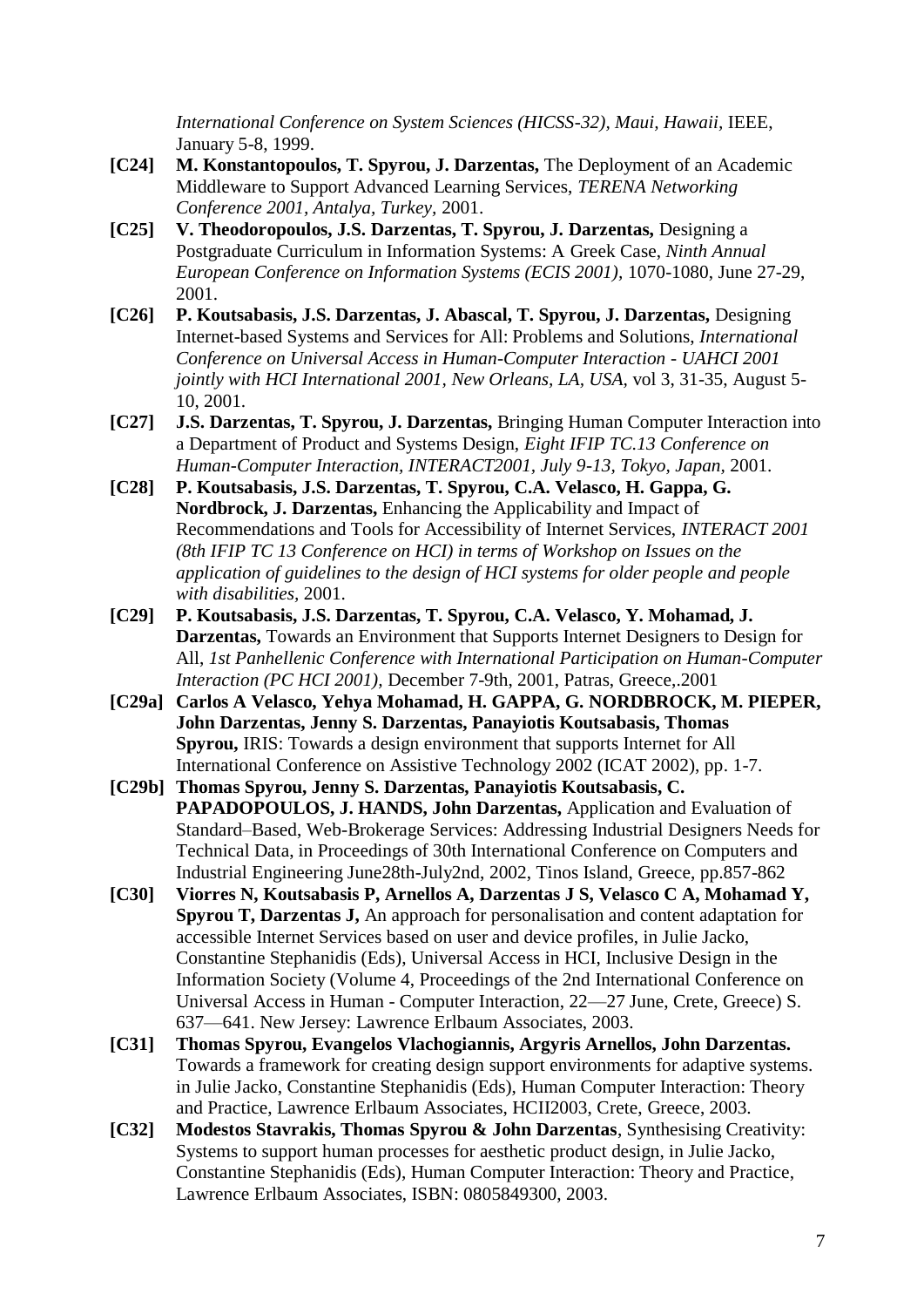- **[C33] John Darzentas, Argyris Arnellos, Jenny S. Darzentas, Panayiotis Koutsabasis, Thomas Spyrou, Nikos Viorres, Evangelos Vlachogiannis, Carlos A Velasco, Yehya Mohamad, Julio Abascal, Jorge Tomas Guerra, Myriam Arrue Recondo, Nikitas Tsopelas, Nikos Floratos**. IRIS: An Open Environment that Supports Inclusive Design of Internet Applications. - In M. Rauterberg et al (Eds). International Conference on Human-Computer Interaction, INTERACT, 749-752, Zurich, 2003.
- **[C34] Argyris Arnellos, Thomas Spyrou, John Darzentas**. Towards a Framework that Models the Emergence of Meaning Structures in Purposeful Communication Environments, In Wilby, J. Allen, K.A. (Eds), The 47th Annual Conf. of the Int. Society for the Systems Sciences (ISSS), 3(103), 2003.
- **[C35] Spyridon Nomikos, Jenny S. Darzentas, Anastasios E. Politis, Thomas Spyrou, John Darzentas**. To print or not to print (digitally)? Innovative digital printing characteristics and their degree of penetration in print media markets. In Spinellis, Diomidis (Ed.) Cross-Media Service Delivery, Kluwer Academic Publishers, 2003. ISBN 1-4020-7480-8. (Series: The Springer International Series in Engineering and Computer Science, Vol. 740 ISBN: 978-1-4020-7480-6)
- **[C36] Argyris Arnellos, Thomas Spyrou, John Darzentas**, Dynamic Interactions in Artificial Environments: Causal and Non-Causal Aspects for the Emergence of Meaning. - The 8th World MultiConference in Systemics, Cybernetics and Informatics, Orlando, FL, USA, 2004.
- **[C37] Argyris Arnellos, Thomas Spyrou, John Darzentas**, Analysis of the design of a framework supporting meaning processes in living and artificial systems. - The 48th Annual Conf. of the Int. Society for the Systems Sciences (ISSS), Monterey, CA, USA, 2004.
- **[C38] Argyris Arnellos, Thomas Spyrou, John Darzentas**. Extending Artificial Agency to Incorporate Ethics-oriented Social Interaction, The Seventh ETHICOMP International Conference on the Social and Ethical Impacts of Information and Communication Technologies, ETHICOMP2004, Syros, Greece, 2004.
- **[C39] Argyris Arnellos, Thomas Spyrou, John Darzentas** (2005). A Framework Supporting Creativity in the Design Process: A Systems-theoretic Perspective, Ιn the 6th International Conference of the European Academy of Design (EAD06), March 29-31 2005, University of the Arts, Bremen, Germany.
- **[C40] Argyris Arnellos, Thomas Spyrou, John Darzentas** (2005) The Emergence of Interactive Meaning Processes in Autonomous Systems, In: Proceedings of FIS 2005: Third International Conference on the Foundations of Information Science. Paris, July 4-7, 2005.
- **[C41] Dimitrios Lekkas, Argyris Arnellos, Thomas Spyrou, John Darzentas**, "Pervasive Digital Signatures: Syntactic robustness and simplicity of signed documents", In Proceedings of SecPerU'05, Security, Privacy and Trust in Pervasive and Ubiquitous Computing, Santorini, Greece, IEEE, (July 2005) pp.21-28.
- **[C42] Evangelos Vlachogiannis, Jenny Darzentas, Argyris Arnellos, Thomas Spyrou, John Darzentas**, The accessibility of web applications: the case of portals and portlets, HCI Internationcal 2005, HCII2005, Las Vegas, 2005.
- **[C43] Spyridon Nomikos, Anastasios Politis, Jenny Darzentas, Thomas Spyrou, John Darzentas**. Exploring cross-media concepts for future packaging – Challenges for the printing industry. In Proceedings 32nd International IARIGAI Conf.4-7, pp.319-331, Sept 2005.
- **[C44] Argyris Arnellos, Spyros Vosinakis, Thomas Spyrou, John Darzentas**, Towards Representational Autonomy of Agents in Artificial Environments, SETN06, Lectures Notes in Artificial Intelligence, (LNAI), Springer-Verlag, 2006.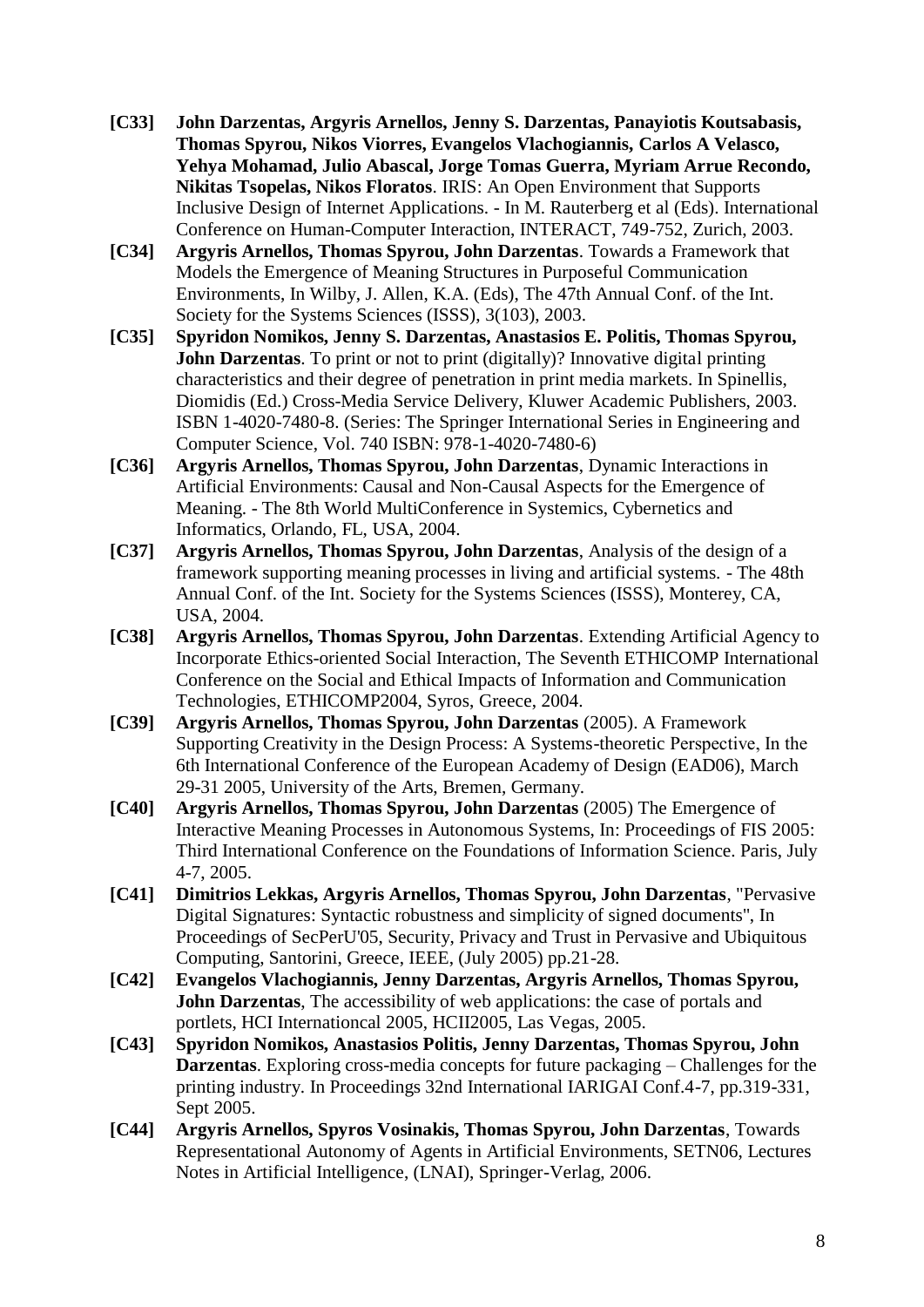- **[C45] Argyris Arnellos, Martien Brands, Thomas Spyrou, John Darzentas**, A Biosemiotic Analysis of Serotonin's Complex Functionality. In the 6th International Conference in Biosemiotics, Salzburg, Austria, 2006.
- **[C46] Spyridon Nomikos, Anastasios Politis, Jenny S. Darzentas, Thomas Spyrou, John Darzentas**, Smart Packaging Applications and their Effect on Packaging Printing? Examining new Approaches in the Printing Industry, International Conference, RUSSIA/ Printing Technologies / SPb 06 / 26-30/6/2006 – ST. Petersburg - STATE UNIVERSITY of TECHNOLOGY and DESIGN.
- **[C47] Spyridon Nomikos, Panayiotis Koutsabasis, Jenny S. Darzentas, Thomas Spyrou, John Darzentas**, Towards a Conceptual Framework for the Design of Intelligent Packaging Services in Print and Cross-media: the Role of Decision Support Systems. Intern. Conf. RUSSIA -Printing Technologies -SPb 06 / 26-30/6/2006 – ST. Petersburg, STATE UNIVERSITY of TECHNOLOGY and DESIGN
- **[C48] Modestos [Stavrakis,](http://www.syros.aegean.gr/users/modestos) N. Chnarakis, A. Gavogiannis, [Thomas Spyrou,](http://www.syros.aegean.gr/users/tsp) John Darzentas,** A multi-methodological view for the interactive collaborative design of virtual environments, 4th Intuition International Conference and Workshop 2007.
- **[C49] Panayiotis [Koutsabasis,](http://www.syros.aegean.gr/users/kgp) [Thomas Spyrou,](http://www.syros.aegean.gr/users/tsp) Jenny S. Darzentas, John Darzentas,** On the performance ofnovice evaluators in usability evaluations, 11th Panhellenic Conference on Informatics (PCI 2007) at Patras, Greece, 18-20 of May 2007.
- **[C50] Panayiotis [Koutsabasis,](http://www.syros.aegean.gr/users/kgp) [Thomas Spyrou,](http://www.syros.aegean.gr/users/tsp) Jenny S. Darzentas,** Evaluating usability evaluation methods: criteria, method and a case study, 12th International Conference on Human-Computer Interaction, Beijing, China, 2007, Lecture Notes in Computer Science, Vol. 4550, Springer.
- **[C01] Dimitrios Zissis, Dimitrios Lekkas, Thomas Spyrou,** Security Services in e-School and their role in the evaluation of educational processes, International Conference on Institutional Evaluation Techniques in Education, ICIETE, Samos 2007
- **[C51] Maria Kapsi, Evangelos Vlachogiannis, Jenny Darzentas, Thomas Spyrou,** A preliminary feedback for the WCAG 2.0 - WCAG 1.0 Vs WCAG 2.0 evaluation study, PETRA 2009, 2nd International Conference on PErvasive Technologies Related to Assistive Environments, organized by the University of Texas at Arlington, USA, Corfu, 2009.
- **[C52] Maria Kapsi, Evangelos Vlachogiannis, Jenny Darzentas, Thomas Spyrou,** The usability of web accessibility guidelines: An approach for evaluation, HCI International 2009.
- **[C53] Peponi, K, Arnellos, A., Spyrou, T. Darzentas, J.** A new way of classifying and comparing systemic methodologies. In the 23rd European Conference on Operational Research, EURO XXIII, Bonn, July 5-8, 2009.
- **[C54] Peponi, K. Arnellos, A. Spyrou, T. Darzentas, J.** Analysis and comparison of systemic methodologies for organisational design. In the 5th National & International Conference of the Hellenic Society for Systemic Studies: From Systems Thinking to Systems Design & Systems Practice, Xanthi, June 24-27, 2009.

### *Books*

- **T. Spyrou, J. Darzentas**, Artificial Intelligence in Information Systems Security, In *Information Security, E. Kiountouzis, N. Alexandris (Eds.)*, GCS, 1995.
- **J. Darzentas, J.S. Darzentas, T. Spyrou**, An Architecture for Designer Decision Aiding - DDAS. In: *DSS - Galore*, M. Brannback, T. Leino (Eds), Abo Akademi, Turku, pp. 115 – 132, 1995.
- **J.Darzentas, J.S. Darzentas, T. Spyrou** (Eds), *Perspectives on DSS*. University of the Aegean Press, 1996.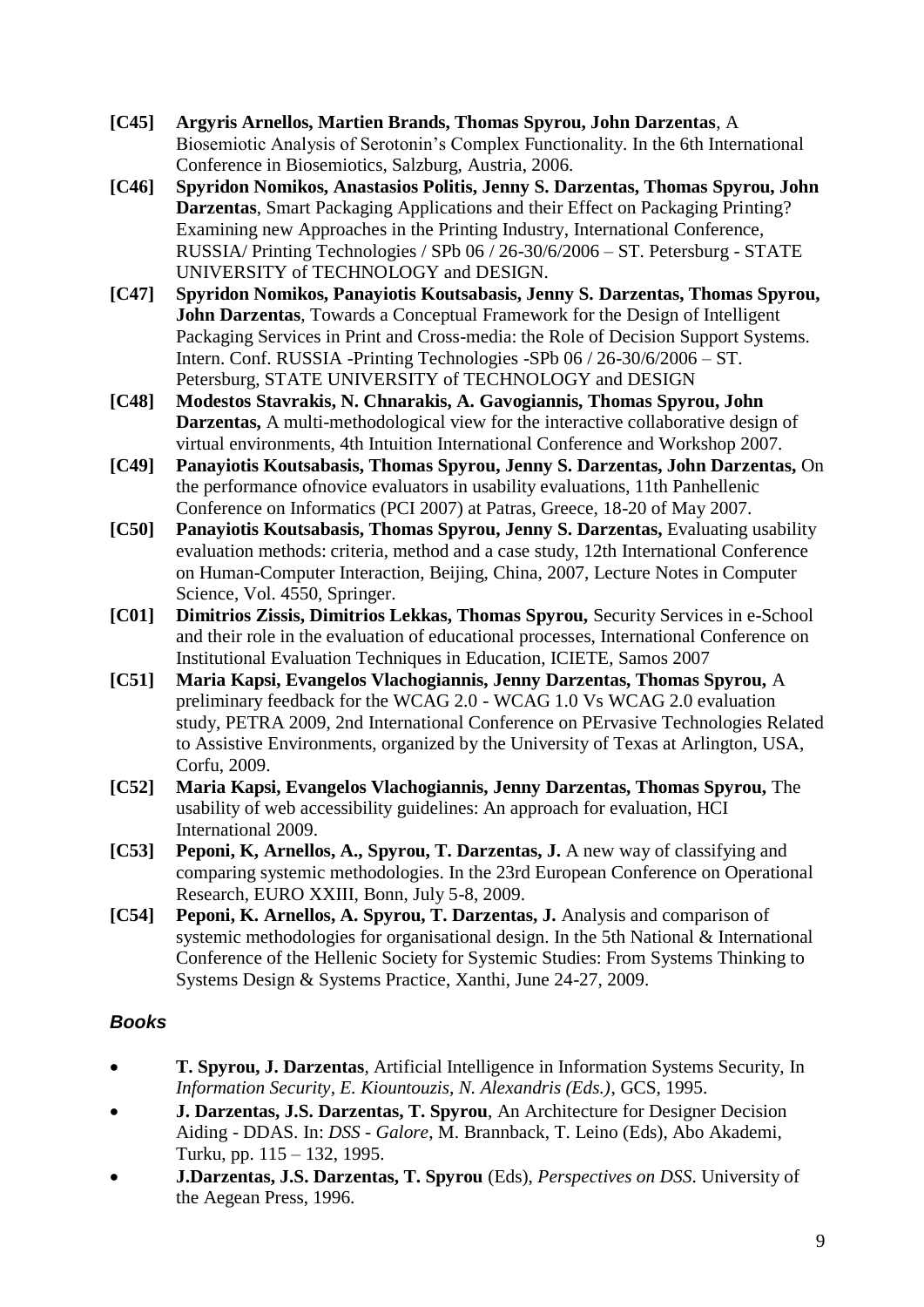- **J. Darzentas, J.S. Darzentas, T. Spyrou** Helping the User to Make Use of the Tools: Transferring Research Results from the Laboratory to the Market by means of Intelligent Decision Support. *In Varghese and Pleger, (Eds) Human Comfort and Security of Information Systems*. Springer Verlag, 1996.
- **T.W. Bynum, N. Pouloudi, S. Rogerson, and T. Spyrou** (Eds), Ethicomp 2004: Challenges for the Citizen of the Information Society. Proceedings of the Seventh International Conference. University of the Aegean, Syros, Greece, 14 to 16 April 2004. Syros, Greece, University of the Aegean, 2004, ISBN (set) 960-7475-25-9, (vol1 960-7475-26-7, vol2 960-7475-26-8)
- **Martien Brands, [Argyris Arnellos,](http://www.syros.aegean.gr/users/arar/) [Thomas Spyrou](http://www.syros.aegean.gr/users/tsp) and John Darzentas**, A Biosemiotic Analysis of Serotonin's Complex Functionality, in Guenther Witzany (ed.) 'Biosemiotics in Transdisciplinary Contexts, pp. 125-132, Umweb, Helsinki, 2007.
- **[Argyris Arnellos,](http://www.syros.aegean.gr/users/arar/) [Thomas Spyrou,](http://www.syros.aegean.gr/users/tsp) John Darzentas**, Naturalising the Design Process: Autonomy and Interaction as the Core Features, forthcoming in 'Beyond Description: Normativity in Naturalised Philosophy', (Eds.) Marcin Milkowski and Konrad Talmont-Kaminski, College Publications. In press 2008

### *Citations*

**[J01] J. Darzentas, T. Spyrou**, Information Systems for Primary Health Care: the Case of the Aegean Islands, *European Journal of Information Systems*, vol. **2**, no. **2**, pp. 117 - 127, 1993.

**[J01-Ct01] Lehaney B., Paul RJ.,** Using Soft Systems Methodology to Develop a Simulation of Outpatient Services JOURNAL OF THE ROYAL SOCIETY OF HEALTH 114 (5): 248-251 OCT 1994

**[J01-Ct02] Lehaney B., Hlupic V.,** Simulation modeling for resource-Allocation and Planning in the Health Sector, JOURNAL OF THE ROYAL SOCIETY OF HEALTH 115 (6): 382-385 DEC 1995

**[J01-Ct03] Walsham G.,** The emergence of interpretivism in IS research, INFORMATION SYSTEMS RESEARCH 6 (4): 376-394 DEC 1995,

**[J01-Ct04] Linda A. Macaulay**, Requirements Engineering, Applied Computing Series, Springer Verlag, 1996, ISBN: 3-540-76006-7

**[J01-Ct05] Reisman A.** "Management Technologies for managing the Health Care Sector Technologies", in Geisler E. e Heller O. (a cura di), Managing Technology in Helthcare, Kluwer Academic Publishers, Norwell, MA. (1996)

**[J01-Ct06] Mike W. Chiasson, and Elizabeth Davidson**, Pushing the contextual envelope: developing and diffusing IS theory for health information systems research, Information and Organization, Volume 14, Issue 3, July 2004, Pages 155-188.

**[J03] S. Katsikas, T. Spyrou, D. Gritzalis, J. Darzentas**, Model for Network Behaviour under Viral Attack, *Computers Communications,* vol. **19**, pp.124-132, 1996.

**[J03-Ct01] Ross Anderson,** Computer & Communications Security Reviews, volume 6, number 1, 1997,

**[J03-Ct02] Dean A. Jones, Chad E. Davis, Mark A. Turnquist, Linda K. Nozick,** Physical Security and Vulnerability Modeling for Infrastructure Facilities, Proceedings of the 39th Annual Hawaii International Conference on System Sciences (HICSS'06), pp 79.3, 2006.

**[J03-Ct03] Linda K. Nozick, Dean A. Jones, Chad E. Davis, Mark A. Turnquist**. Physical Security and Vulnerability Modeling for Infrastructure Facilities, Technical Report, Sandia National Laboratories, rep. no. SAND2006-4155, July, 2006.

**[J03-Ct04] Rolf E. Carlson, Mark A. Turnquist, and Linda K. Nozick,** Expected Losses, Insurability, and Benefits from Reducing Vulnerability to Attacks, Sandia National Laboratories, SAND2004-0742, March 2004. [\(original link\)](http://www.prod.sandia.gov/cgi-bin/techlib/access-control.pl/2004/040742.pdf)

**[J03-Ct05] Βασίλης Βλάχος,** Εθαρμογές Αζθάλειας ζε Περιβάλλον Ομόηιμων Δικηύων, Διδακτορική διατριβή, Οικονομικό Πανεπιστήμιο Αθηνών, Τμήμα Διοικητικής Επιστήμης και Τεχνολογίας, 2007. [\(original link\)](http://http/istlab.dmst.aueb.gr/~vbill/objects/PhdThesis.pdf)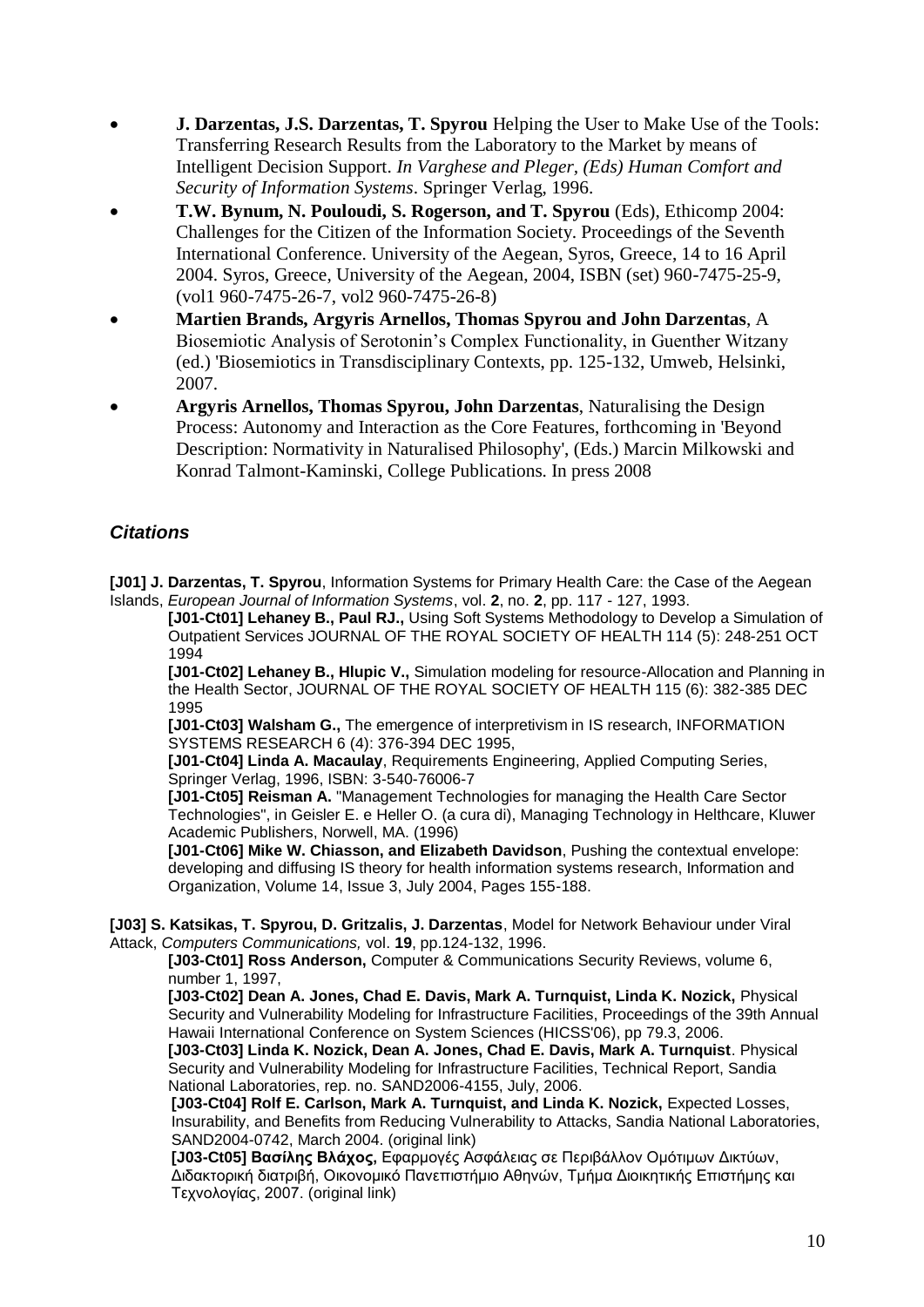**[J03-Ct06] Patlolla Pradeep Reddy Pasam Raghava Reddy,** Modeling the Spread of Malware in Computer Networks, Master Thesis Computer Science, Thesis no: MCS-2009-13, School of Computing, Blekinge Institute of Technology, Soft Center, SE - 372 25 Ronneby SWEDEN, June, 2009 [\(l\\_c\)](http://www.syros.aegean.gr/users/tsp/citations_dnl/modeling_the_spread_of_malware_in_computer_networks.pdf)

**[J03-Ct07] Jin, C., Huang, X., Jin, S.,** Propagation model of mobile phone Virus Based on efficiency of immunization, *Proceedings - 2008 International Conference on MultiMedia and Information Technology, MMIT 2008*, art. no. 5089169, pp. 500-502

**[J04] J. Darzentas, T. Spyrou**, Ferry Traffic in the Aegean Islands: A Simulation Study, *The Journal of the Operational Research Society,* vol. **47** no **2**, pp. 203-214, 1996.

**[J04-Ct01] Phillips-MR Marsh-DT**, The Validation of Fast-Time Air-Traffic Simulations in Practice, JOURNAL OF THE OPERATIONAL RESEARCH SOCIETY 2000, Vol 51, Iss 4, pp 457-464, APR 2000

**[J04-Ct02] Prasad S, Babbar S**, International operations management research, JOURNAL OF OPERATIONS MANAGEMENT, 18 (2): 209-247 FEB 2000

**[J04-Ct03] Eduardo Saliby, Paulo Nazário, Leonardo Lacerda, Marcelo Lara.** Modelo de Simulação de Operações Portuárias, Centro de Estudos em Logistica, Cidade Universitária - Ilha do Fundão - Prédio do COPPEAD / UFRJ - Rio de Janeiro

**[J04-Ct04] Rui Carlos Botter, André Bergsten Mendes, Ricardo Ferreira de Souza,** Simulation Model for the Redesign of a Supply Distribution System, The 1998 Summer Computer Simulation Conference (SCSC '98) July 19-22, 1998

**[J04-Ct05] Rui Carlos Botter, André Bergsten Mendes, Ricardo Ferreira de Souza,** Redimensionamento um Sistema de Distribuição de Suprimentos Utilizando Simulação, (Redesign of a Supply Distribution System Using Simulation), XVIII SEMINÁRIO DE

LOGÍSTICA DE SUPRIMENTOS E TRANSPORTES PNV/EPUSP - Área de Transportes e Logìstica do Departamento de Engenharia Naval e Oceânica da Escola Politécnica da USP Av. Prof. Mello Moraes, 2231, São Paulo

**[J04-Ct06] Marielle Christiansen & Kjetil Fagerholt,** Ship routing and scheduling - Status and trends, review report, Feb. 2004 .

**[J04-Ct07] Antti Asikainen**, Simulation of Logging and Barge Transport of Wood from Forests on Islands, *International Journal of Forest Engineering*, 12(2), pp 43-50, 2001.

**[J04-Ct08] Fernandes Marcelo Gomes,** Modelo Economico-Operacional para Analise e Dimensionamento de Terminais de Conteineres e Veiculos, Dissertacao, Escola Politecnica de Univeridade de Sao Paulo, Departmento de Engenharia Naval e Oceanica, 128p., Sao Paulo, 2001.

**[J04-Ct09] Chan FTS, Chan HK,** Simulation analysis of a PCB factory using factorial design - A case study, INTERNATIONAL JOURNAL OF ADVANCED MANUFACTURING TECHNOLOGY, 21 (7): 523-533 MAY 2003

**[J04-Ct10] Christiansen M, Fagerholt K, Ronen D,** Ship routing and scheduling: Status and perspectives, TRANSPORTATION SCIENCE, 38 (1), FEB 2004.

**[J04-Ct11] OPTIMAR - Optimization in Maritime Transportation and Logistics,** Project description, A research project supported by The Research Council of Norway, August 2005 – July 2009.

**[J04-Ct12] Derakhshan, A., Pasukevicute, I. and Roe, M.S**. Diversion of containerized trade; case analysis of the role of Iranian ports in global maritime supply chain, European Transport / Trasporti Europei, 30, 61-76, 2006. ISSN 1129-5627

**[J04-Ct13] Yucel Acer**. The Aegean Maritime Disputes and International Law, Ashgate Publishing, Ltd., ISBN: 0754622738, 2003. (pp10-11)

**[J04-Ct14] Evangelos Ganatsas.** Designing Robust Shipping Schedules, Msc in Maritime Economics and Logistics, Erasmus University Rotterdam, 2005 [\(l\\_c\)](http://www.syros.aegean.gr/users/tsp/citations_dnl/Thesis_GkanatsasE.pdf)

The Aegean Maritime Disputes and International Law, Ashgate Publishing, Ltd., ISBN: 0754622738, 2003. (pp.10-11)

**[J04-Ct15] Cynthia Barnhart, Gilbert Laporte,** [Handbooks in Operations Research &](http://books.elsevier.com/uk/elsevier/uk/subindex.asp?maintarget=&isbn=9780444513465&country=United+Kingdom&srccode=&ref=goog&subcode=&head=&pdf=&basiccode=&txtSearch=&SearchField=&operator=&order=&community=elsevier)  [Management Science: Transportation,](http://books.elsevier.com/uk/elsevier/uk/subindex.asp?maintarget=&isbn=9780444513465&country=United+Kingdom&srccode=&ref=goog&subcode=&head=&pdf=&basiccode=&txtSearch=&SearchField=&operator=&order=&community=elsevier) Elsevier, ISBN 0444513469, 2006 (pp.220, 272) **[J04-Ct16] Ahmad Derakhshan,** [New Paragon For Container Trans-Shipment in Persian Gulf:](http://www.mejb.com/upgrade_flash/Vol3_Issue1/MEJB_Vol3_Iss1.pdf)  [A Scenario Approach to SAUDI-LAND-BRIDGE \(SLB\),](http://www.mejb.com/upgrade_flash/Vol3_Issue1/MEJB_Vol3_Iss1.pdf) Middle East Journal of Business, Vol 3, Issue 1, 2007 (pp.6, 19)

**[J04-Ct17] Wei-Ann Lu,** [A Simulation study of Queueing System in ticket system -](http://etds.yzu.edu.tw/etdservice/view_metadata?etdun=U0009-0307200720495000&query_field1=keyword&&query_word1=Q&) Satellite City [Railrwaystation in Taiwan,](http://etds.yzu.edu.tw/etdservice/view_metadata?etdun=U0009-0307200720495000&query_field1=keyword&&query_word1=Q&) Master Thesis (Chinese), Department of Industrial Engineering and Management, Yuan Ze University, 2007.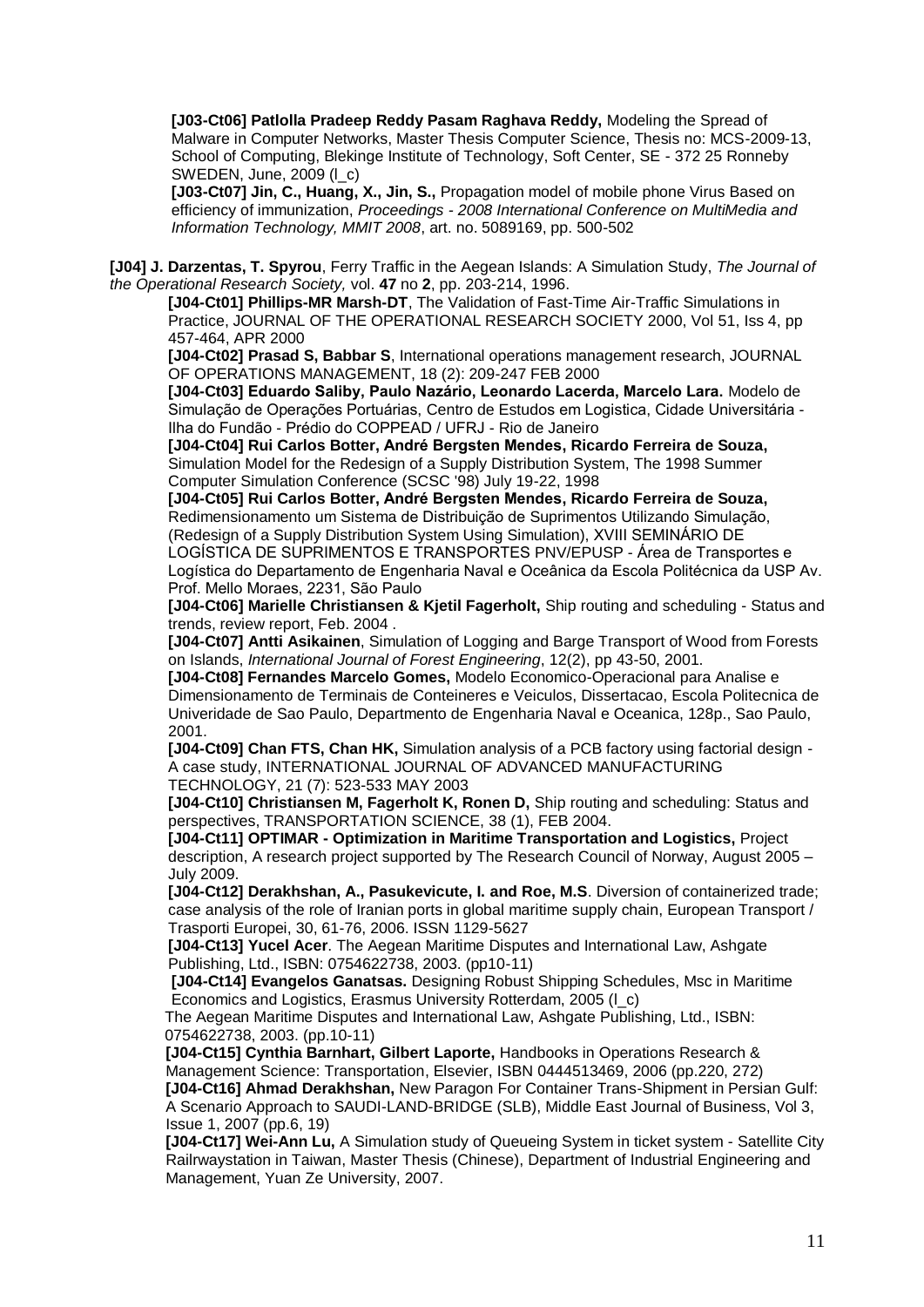**[J04-Ct18] [Marielle Christiansen,](http://www.scopus.com/authid/detail.url?authorId=7102525274) [Kjetil Fagerholt,](http://www.scopus.com/authid/detail.url?authorId=6602817901) [Bjørn Nygreen,](http://www.scopus.com/authid/detail.url?authorId=6602854237) [David Ronen,](http://www.scopus.com/authid/detail.url?authorId=7005921064)** Chapter 4 Maritime Transportation, [Handbooks in Operations Research and Management Science,](http://www.scopus.com/source/sourceInfo.url?sourceId=19700169405&origin=recordpage) Volume 14, Issue C, 2007, Pages 189-284.

**[J04-Ct19] Arild Hoff, Henrik Andersson, Marielle Christiansen, Geir Hasle, Arne Løkketangen,** [Industrial Aspects and Literature Survey: Fleet Composition and Routing,](http://cired.no/upload/IKT/9011/Optimering/FleetDimensioningReport.pdf) SINTEF, Research Council of Norway, ISBN 978-82-14-04397-6, 2008.

**[J04-Ct20] [Tengku-Adnan, T.,](http://www.scopus.com/authid/detail.url?origin=resultslist&authorId=35749057700) [Sier, D.,](http://www.scopus.com/authid/detail.url?origin=resultslist&authorId=8763004400) [Ibrahim, R.N.](http://www.scopus.com/authid/detail.url?origin=resultslist&authorId=35748905100)** [Performance of ship queuing rules at](http://www.scopus.com/record/display.url?eid=2-s2.0-77949512930&origin=resultslist&sort=plf-f&cite=2-s2.0-0030081116&src=s&imp=t&sid=BWARMXBKdXoIo1edQ1w2Pzl%3a30&sot=cite&sdt=a&sl=0&relpos=2&relpos=2)  [coal export terminals,](http://www.scopus.com/record/display.url?eid=2-s2.0-77949512930&origin=resultslist&sort=plf-f&cite=2-s2.0-0030081116&src=s&imp=t&sid=BWARMXBKdXoIo1edQ1w2Pzl%3a30&sot=cite&sdt=a&sl=0&relpos=2&relpos=2) [IEEE International Conference onIndustrial Engineering and Engineering](http://ieeexplore.ieee.org/xpl/mostRecentIssue.jsp?punumber=5356752)  [Management, 2009. IEEM 2009,](http://ieeexplore.ieee.org/xpl/mostRecentIssue.jsp?punumber=5356752) art. no. 5373171, pp. 1795-1799.

**[J04-Ct21] Shyshou A, Gribkovskaia I, Barcelo J,** A simulation study of the fleet sizing problem arising in offshore anchor handling operations, European Journal of Operational Research 203 (1): 230-240 MAY 16 2010

**[J04-Ct22] Arild Hoff, Henrik Andersson, Marielle Christiansen, Geir Hasle, Arne Løkketangen,** Industrial Aspects and Literature Survey: Fleet Composition and Routing[,Computers & Operations Research,](http://www.sciencedirect.com/science/journal/03050548) [Volume 37, Issue 12,](http://www.sciencedirect.com/science?_ob=PublicationURL&_tockey=%23TOC%235945%232010%23999629987%232001774%23FLA%23&_cdi=5945&_pubType=J&view=c&_auth=y&_acct=C000050221&_version=1&_urlVersion=0&_userid=10&md5=cc1236f8a0520233c6a5d649f8fb3161) December 2010, Pages 2041-2061

**[J07] P. Koutsabasis, J.S. Darzentas, T. Spyrou, J. Darzentas,** Proactive Assistance to Users of Electronic Brokerage Systems: The Design of the GAIA Interaction Agent. *Electronic Commerce*. To Appear, 2001.

**[J07-Ct01] Michael Day, Anders Ardö, Matthew J. Dovey, Martin Hamilton, Risto Heikkinen, Andy Powell and Arthur N. Olsen,** Evaluation report of existing broker models, D1.1, IST-1999-10562, Reynard - Academic Subject Gateway Service Europe, April 2000

**[J09] M. Konstantopoulos, J.S. Darzentas, P. Koutsabasis, T. Spyrou, J. Darzentas,** Towards Integration of Learning Objects Metadata and Learner Profiles Design: Lessons Learnt from GESTALT, *Interactive Learning Environments*, vol.**9**, no.3, pp.231-254, 2001.

**[J09-Ct01] Duval Erik**, Standardized Metadata for Education: a Status Report, Proceedings of ED-Media 2001: World Conference on Educational Multimedia, Hypermedia and Telecommunications, Tampere, Finland, pp. 458-463, June 25-30, 2001.

**[J09-Ct02] Jan Martin Pawlowski,** Das Essener-Lern-Modell (ELM): Ein Vorgehensmodell zur Entwicklung computerunterstützter Lernumgebungen, PhD Thesis, Universität Essen, 2001, **[J09-Ct03] Matthew Thomas**, Evaluating Instructional Potential: A New Approach to the Evaluation of Digital Learning Objects, *ATN Evaluations and Assessment Conference*, 24-25th November 2003.

**[J09-Ct04] Ma W.**, Learning Object Recommender Systems, in Procs of ICET 2005, Education and Technology, T.C. Montgomerie, J.R. Parker (EDs), 4-6/7/2005, Calgary, Alberta, Canada, 2005.

**[J09-Ct05] Catherine MOORE, Bruce CALWAY and Ian WALLACE**, [A Debate for the](http://www.lilydale.swinburne.edu.au/forum/documents/2007/C_Moore.pdf)  [Internationality of Learning Materials,](http://www.lilydale.swinburne.edu.au/forum/documents/2007/C_Moore.pdf) [2nd International Forum of Business Education,](http://www.lilydale.swinburne.edu.au/forum/welcome.htm) 16-17 September, 2007.

**[J10] M. Konstantopoulos, T. Spyrou, J. Darzentas,** The need for academic middleware to support advanced learning services, *Computer Networks*, vol 37 no 6, pp. 773-781, 2001.

**[J10-Ct01] Apostolopoulos, T.K., Kefala, A.** A configurable middleware architecture for deploying e-learning services over diverse communication networks. Proceedings of the CATE 2003, IASTED International Conference on Computers and Advanced Technology in Education, pp. 235-240, 2003.

**[J10-Ct02] Van Dyk, L.** Engineering the education industry to educate the industrial engineer. ASEE Annual Conference Proceedings pp. 10525-10536

**[J10-Ct03] Soutsas, K., Andreopoulou, Z., Ipsilandis, P**., Distance Learning in Higher Education and Perspectives in Greece; Proceedings - International Conference on Education and Information Systems: Technologies and Applications, Orlando Florida, July 31 – August 2, 2003

**[J10-Ct04] Ipsilandis, P., Soutsas, K., Andreopoulou, Z**., The Need of Structured Methodologies in New Learning Strategies, Proceedings - International Conference on Education and Information Systems: Technologies and Applications, Orlando Florida, July 31 – August 2, 2003

**[J10-Ct05] Tao, Y. & Yeh, C.R.** "Typology of teacher perception toward distance education issues: A study of college information department teachers in Taiwan." Computers & Education. (Accepted, 2006)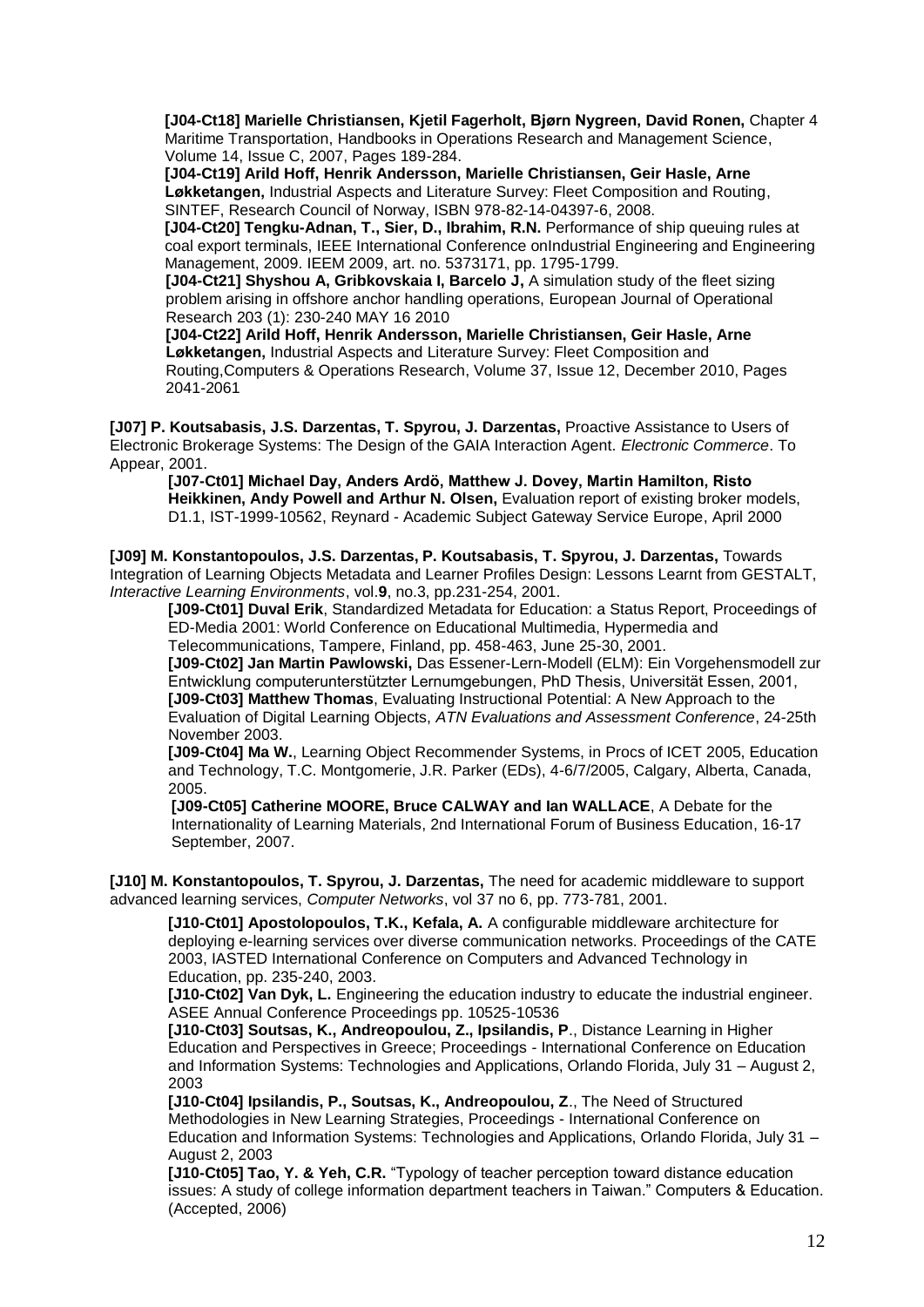**[J10-Ct06] Bruce A Walters, Zaiyong Tang,** "It-enabled Strategic Management: Increasing Returns for the Organization", Idea Group Inc (IGI), ISBN: 159140908X, 2006. (pp211)

**[J11] [Argyris Arnellos,](http://www.syros.aegean.gr/users/arar/) [Dimitrios Lekkas,](http://www.syros.aegean.gr/users/lekkas/) [Thomas Spyrou,](http://www.syros.aegean.gr/users/tsp) John Darzentas**. A Framework for the Analysis of the Reliability of Digital Signatures for Secure E-commerce, *[Theelectronic Journal for e](http://minbar.cs.dartmouth.edu/greecom/ejeta/)[commerce Tools & Applications \(eJETA\)](http://minbar.cs.dartmouth.edu/greecom/ejeta/)*, Vol.1, No.4, 2005.

**[J11-Ct01] Audun Josang, Bander AlFayyadh.** Robust WYSIWYS: a method for ensuring that what you see is what you sign, Australasian Information Security Conference (AISC2008), Wollongong, Australia, January 2008. Conferences in Research and Practice in Information Technology (CRPIT), Vol. 81, 2008.

**[J11-Ct02] Chung-Yueh Lien, Chia-Hung Hsiao, Lu-Chou Huang and Tsair Kao,** Applying a Presentation Content Manifest for Signing Clinical Documents Journal of Digital Imaging, DOI:10.1007/s10278-009-9191-y, 2009

**[J12] Argyris Arnellos, Thomas Spyrou, John Darzentas**. *Dynamic Interactions in Artificial Environments: Causal and Non-Causal Aspects for the Emergence of Meaning*, Journal of Systemics, Cybernetics and Informatics, Vol. 3, No 1, 2006. (Best paper in the Systemics and Information session of *The 8th World MultiConference in Systemics, Cybernetics and Informatics*, 2004)

**[J12-Ct01] Gilles Desthieux.** Approche Systémique et Participative du Diagnostic Urbain. Processus de Représentation Cognitive du Système Urbain En Vue de L'élaboration D'indicateurs Géographiques, Thèse No 3216, Docteur ès Sciences, École Polytechnique Fédérale de Lausanne, 2005.

**[J13] [Argyris Arnellos,](http://www.syros.aegean.gr/users/arar/) [Spyros Vosinakis,](http://www.syros.aegean.gr/users/spyrosv/) [Thomas Spyrou,](http://www.syros.aegean.gr/users/tsp) John Darzentas**. [The Emergence of](http://www.syros.aegean.gr/users/tsp/journ_pub/J13/J13.pdf)  [Autonomous Representations in Artificial Agents,](http://www.syros.aegean.gr/users/tsp/journ_pub/J13/J13.pdf) [Journal of Computers, \(JCP\),](http://academypublisher.com/jcp/index.html) [Vol. 1 Iss. 6,](http://academypublisher.com/jcp/vol01/no06/index.html) pp. 29-36, September 2006.

**[J13-Ct01] CARVALHO L. L., Hassas S., Cordier A., Lopes E.J., FRÉCON L.** L"Approche Systèmes Complexe de la Cognition : Vers un Système Cognitif Artificiel Intégral, Journées de Rochebrune du CEPERC, « Ontologie et systèmes multi-agents », 19-21 janvier 2009., 12 p. **[J13-Ct02] Leonardo Lana de Carvalho, Salima Hassas, Amélie Cordier, Ederaldo José Lopes, Robert Martin,** Four kinds of models of emergent representations resulting from the decomposition individual/collective and internal/external, 5th European Conference on Complex Systems Jerusalem, September 14-19, 2008

**[J13-Ct03] Leonardo Lana de Carvalho, Salima Hassas, Robert Martin, Ederaldo José Lopes, Louis Frécon,** [Emergence of representations from a multi-agent implementation of](http://www.afscet.asso.fr/resSystemica/Lisboa08/carvalho.pdf)  [Schelling"s model.](http://www.afscet.asso.fr/resSystemica/Lisboa08/carvalho.pdf) Systemic Complexity for human development in the 21st century, Systemic Complexity: new prospects to complex system theory. 7th Congress of the UES Systems Science, European Union, Lisbon, Dec. 17-19, 2008.

**[J14] [Argyris Arnellos,](http://www.syros.aegean.gr/users/arar/) [Thomas Spyrou,](http://www.syros.aegean.gr/users/tsp) John Darzentas.** [Exploring Creativity in the Design Process:](http://www.ingentaconnect.com/content/imp/chk/2007/00000014/00000001/art00003)  [A Systems-semiotic Perspective,](http://www.ingentaconnect.com/content/imp/chk/2007/00000014/00000001/art00003) *[Cybernetics and Human Knowing](http://www.imprint.co.uk/)*, [Imprint Academic, Vol 14, no 1.](http://www.ingentaconnect.com/content/imp/chk/2007/00000014/00000001) pp 37-64, 2007.

**[J14-Ct01] Tan Woon Siong Basuki, Michael Eric**, (2010) [Sustaining the creativity of](http://www.ct.ufpb.br/complexidade/downloads/Dissertacao_Josenildo.pdf)  [students who may lack in drawing skills with ICT tools in ideation,](http://www.ct.ufpb.br/complexidade/downloads/Dissertacao_Josenildo.pdf) [Education Technology and](http://www.ct.ufpb.br/complexidade/downloads/Dissertacao_Josenildo.pdf)  Computer (ICETC), 2010 2nd International Conference vol.2, pp. V2-6 - V2-9, Shanghai, China, 22-24 June 2010

**[J15] [Argyris Arnellos,](http://www.syros.aegean.gr/users/arar/) [Thomas Spyrou,](http://www.syros.aegean.gr/users/tsp) John Darzentas.** [Cybernetic Embodiment and the Role of](http://www.emeraldinsight.com/Insight/ViewContentServlet?Filename=Published/EmeraldFullTextArticle/Articles/0670360903.html)  [Autonomy in the Design Process,](http://www.emeraldinsight.com/Insight/ViewContentServlet?Filename=Published/EmeraldFullTextArticle/Articles/0670360903.html) [Kybernetes,](http://www.emeraldinsight.com/Insight/viewContainer.do?containerType=Journal&containerId=357) [Vol 36, Issue 9/10,](http://www.emeraldinsight.com/Insight/viewContainer.do;jsessionid=8D2E9F07A9126CD0FE7AE6440B819EEA?containerType=Issue&containerId=25727) pp. 1207-1224, 2007.

**[J15-Ct01] Josenildo Brito De Oliveira**, (2008) [PROCESSO DE FORMAÇÃO DE](http://www.ct.ufpb.br/complexidade/downloads/Dissertacao_Josenildo.pdf)  [INDICADORES DE DESEMPENHO LOGÍSTICO: uma relação necessária entre a abordagem](http://www.ct.ufpb.br/complexidade/downloads/Dissertacao_Josenildo.pdf)  [sistêmica e a gestão da cadeia de suprimentos,](http://www.ct.ufpb.br/complexidade/downloads/Dissertacao_Josenildo.pdf) Dissertação de Mestrado apresentada junto ao Programa de Pós-Graduação em Engenharia de Produção da Universidade Federal da Paraíba, como requisito parcial à obtenção do título de Mestre em Engenharia de Produção, Orientadora: Profª. Maria Silene Alexandre Leite, Drª.

**[J16] Panayiotis Koutsabasis, Modestos Stavrakis, Nikos Viorres, Jenny S. Darzentas, Thomas Spyrou, John Darzentas.** A descriptive reference framework for the personalisation of e-business applications, Electronic Commerce Research, Vol 8, no 2, pp., 2008. [doi:10.1007/s10660-008-9021-1]

**[J16-Ct01] Mohammad Arshad Sheikh**, Conversion Rate Problem of SMEs in Internet Marketing - a Developing Country Perspective, MSc Thesis, Blekinge Institute of Technology, School of Management, 2009.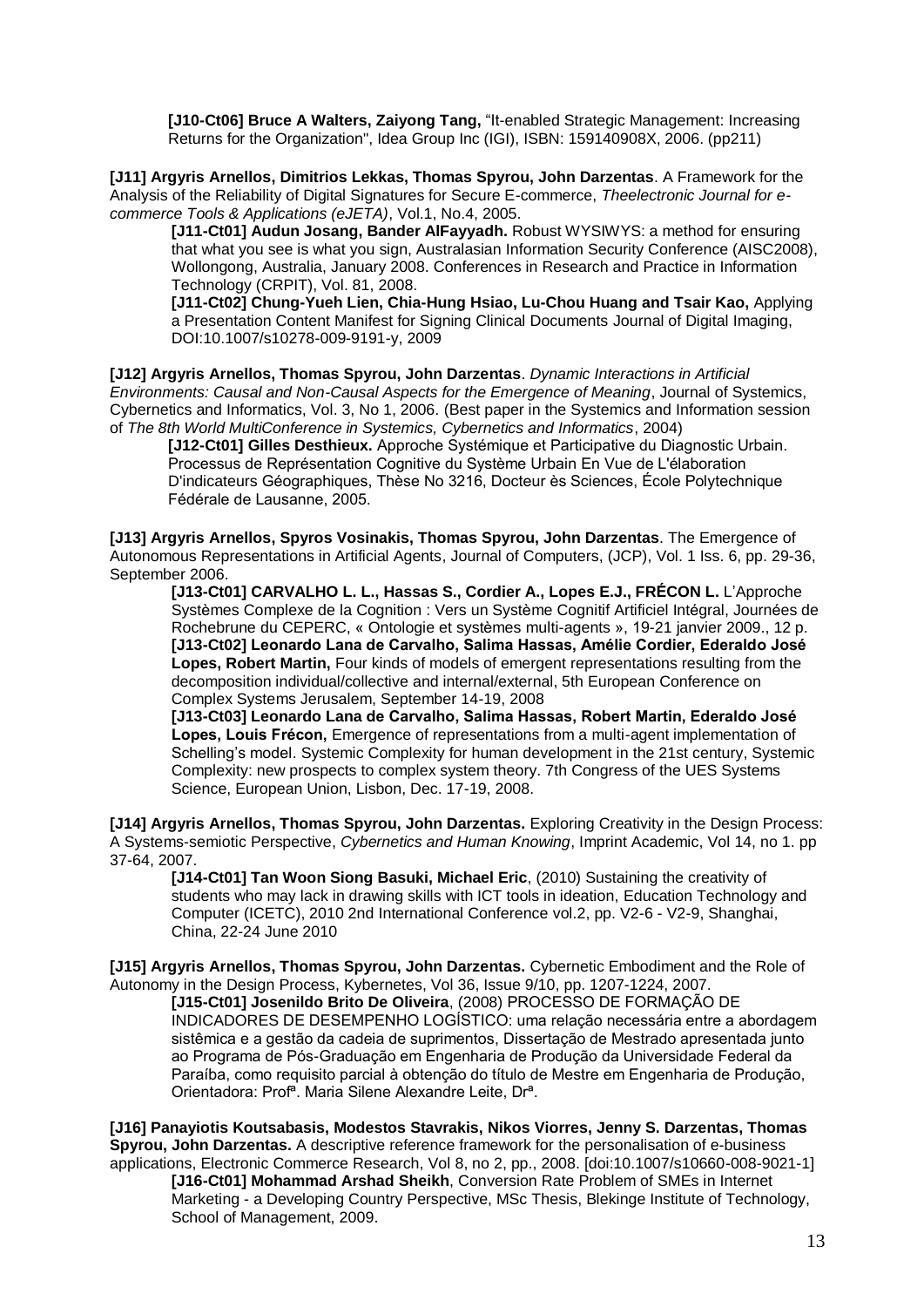**[J16-Ct02] Casemore, C**. (2008) E‐Marketing and E‐Commerce: Revolutionizing the Business Sector, University of Guelph, Guelph, ON

**[J20] [Argyris Arnellos,](http://www.syros.aegean.gr/users/arar/) [Thomas Spyrou,](http://www.syros.aegean.gr/users/tsp) John Darzentas.** [Towards the Naturalization of Agency](http://www.sciencedirect.com/science/article/B6VD4-4XG908F-1/2/00c4a8b809376f7e0aa271019d60b328)  [based on an Interactivist Account of Autonomy,](http://www.sciencedirect.com/science/article/B6VD4-4XG908F-1/2/00c4a8b809376f7e0aa271019d60b328) [New Ideas in Psychology,](http://www.sciencedirect.com/science/journal/0732118X) Elsevier (In Press, Corrected Proof, Available online 17 October 2009, ISSN 0732-118X

**[J20-Ct01] [Tom Froese](http://froese.wordpress.com/publications/) & John Stewart (2010),** Life after Ashby: Ultrastability and the autopoietic foundations of biological individuality", Cybernetics & Human Knowing, **17**(4), pp. 7- 50

**[C06] P. Spirakis, S. Katsikas, D. Gritzalis, F. Allegre, J. Darzentas, C. Gigante, D. Karagiannis, P. Kess, H. Putkonen, T. Spyrou**, SECURENET: A Network Oriented Intrusion Prevention and Detection Intelligent System, IFIP SEC94, Proceedings of the 10th International Conference on Information Security, The Netherlands, May 1994.

**[C06-Ct01] Hervé Debar, Marc Dacier and Andreas Wespi**, Towards a taxonomy of intrusiondetection systems, Computer Networks, Volume 31, Issue 8, 23 April 1999.

**[C06-Ct02] Adam Young and Moti Yungenny**, Cryptovirology: Extortion-Based Security Threats and Countermeasures, *Proceedings of the 1996 IEEE Symposium on Security and Privacy (SP '96), pp.1*29-140, May 6-8, IEEE Computer Society Press, 1996

**[C06-Ct03] Herve Debar, Marc Dacier and Andreas Wespi**, A Revised Taxonomy for Intrusion-Detection Systems, Research Report, Computer Science/Mathematics, RZ 3176 (# 93222) 10/25/99, IBM Research, Zurich Research Laboratory, 8803 Ruschlikon, Switzerland **[C06-Ct04] Urupoj Kanlayasiri, Surasak Sanguanpong and Yuen Poovarawan**, Detecting Denial of Service using BENEF Model: An Alternative Approach, International Workshop on Asia Pacific Advanced Network and Its Application (IWS-2000), Tokyo, Japan, Febuary 2001, **[C06-Ct05] Justin Jay Lister,** Intrusion Detection Systems, The Detection and Prevention of Computer Abuse, PhD Thesis, January 1995

**[C06-Ct06] Ross Anderson Cambridge,** Security reviews, Computer and Communications, Volume 3 Number 3 (September 1994).

**[C06-Ct07] Hervé Debar, Benjamin Morin**, Evaluation of the Diagnostic Capabilities of Commercial Intrusion Detection Systems, in: A. Wespi, G. Vigna, L. Deri (Eds.) Proceedings of Recent Advances in Intrusion Detection : 5th International Symposium, RAID 2002, Zurich, Switzerland, October 16-18, 2002, pp. 177 - 198, Lecture Notes in Computer Science, Springer-Verlag Heidelberg, Volume 2516 / 2002, ISSN: 0302-9743.

**[C06-Ct08] Ashish Garg, Shambhu Upadhyaya, Ramkumar Chinchani and Kevin Kwiat,** SIMS: A Modeling and Simulation Platform for Intrusion Monitoring/Detection Systems, 2003 Summer Computer Simulation Conference, SCSC 2003, July 20-24, 2003, Montreal, Canada. **[C06-Ct09] Gregory B White, Eric A. Fisch & Udo W. Pooch,** Computer System and Network Security CRC Press - ISBN: 0849371791 (1996)

**[C06-Ct10] Eric A. Fisch & Gregory B White,** Secure Computers and Networks: Anaysis Design and Implementation, CRC Press - ISBN: 0849318688 (2000). (pp114)

**[C06-Ct11] Hervé Debar,** An Introduction to Intrusion-Detection Systems, Proceedings of Connect"2000, Doha, Qatar, April 29th-May 1st, 2000

**[C06-Ct12] Hervé Debar, Marc Dacier and Andreas Wespi,** Reference Audit Information Generation for Intrusion Detection Systems, 14th IFIP Int'l Information Security Conf. "SEC 98", Vienna, Austria, and Budapest, Hungary, Aug. 31-Sept. 4, 1998

**[C06-Ct13] Gregory B White,** Computer System and Network Security, CRC Press - ISBN: 0849371791, 1996. (pp115)

**[C18-Ct14] Aleksandar Lazarevic, Vipin Kumar, Jaideep Srivastava,** Intrusion Detection: a Survey, Chapter 2, in book: "Managing Cyber Threats: Issues, Approaches and Challenges" Series: Massive Computing, Vol. 5, Vipin Kumar, Jaideep Srivastava, Aleksandar Lazarevic (Eds.) 2005, Springer Publisher, Hardcover, ISBN: 0-387-24226-0, 2005.

**[C06-Ct15] Petar Čisar,** Metode otkrivanja malfunkcija internet saobraćaja u elektronskom poslovanju, Doktorska disertacija, Univerzitet u Novom Sadu, Ekonomski fakultet Subotica, Subotica, 2010.

**[C07] J. Darzentas, J.S. Darzentas, T. Spyrou**: Fuzzy Reasoning and Systems Thinking in a Decision Aid for Designers, In: Proceedings of the Second European Congress on Intelligent Techniques and Soft Computing, "EUFIT 94" Aachen, Germany, vol 3, pp. 1609-1618, 1994.

**[C07-Ct01] Hans-Jurgen Zimmermann**, Practical Applications of Fuzzy Technologies, Springer, ISBN: 0792386280, 1999. (pp475)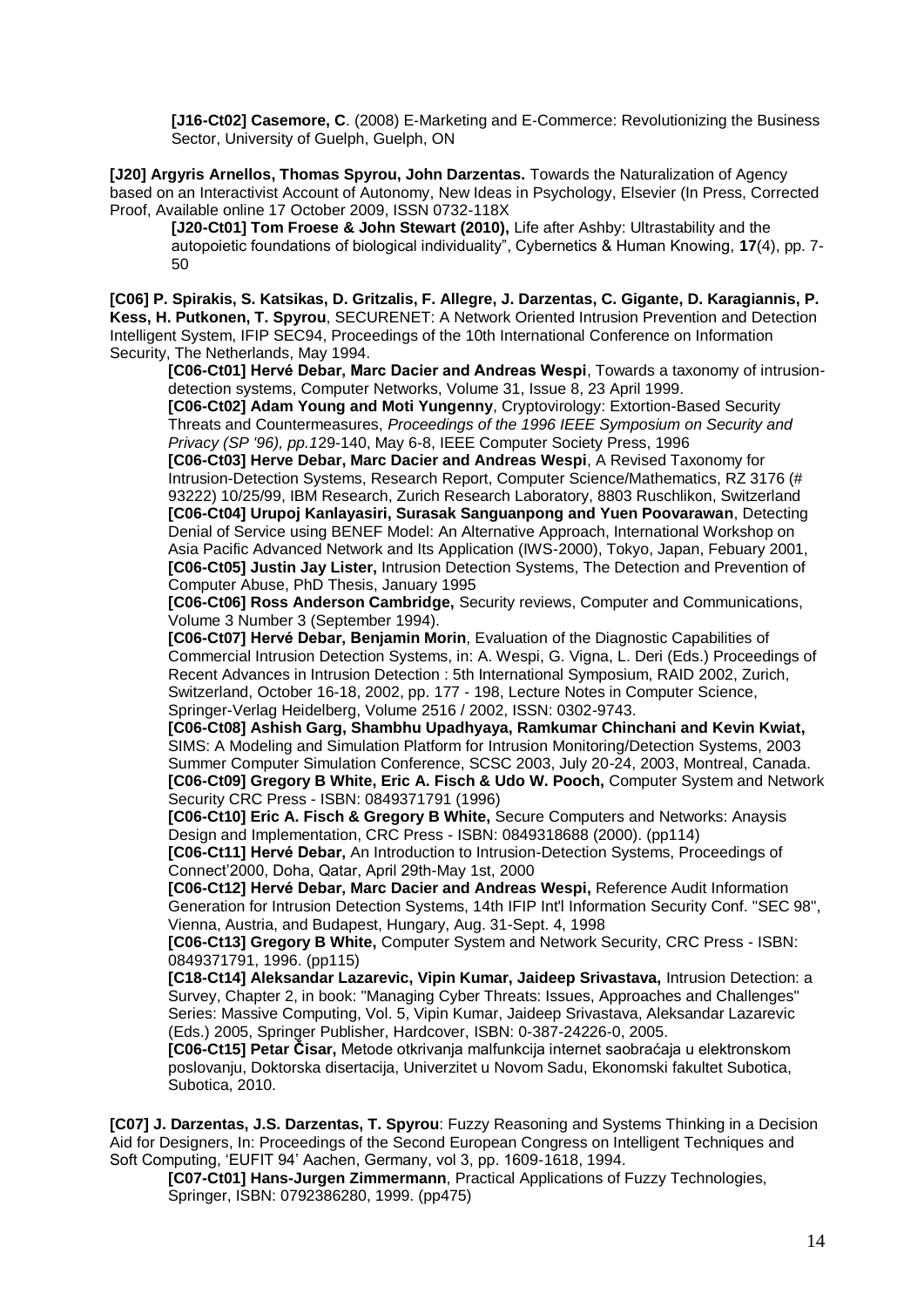**[C12] A. Aboulafia, E. Gould, T. Spyrou,** Activity Theory vs Cognitive Science in the Study of Human-Computer Interaction, 18th IRIS conference, August 1995.

**[C12-Ct01] J. Klenner-Moore,** The marriage of activity theory and human-computer interaction: understanding practice to develop computer systems for workgroups, International Conference on Universal Access in Human-Computer Interaction - UAHCI 2001 jointly with HCI International 2001, pp.26-30, August 5-10, 2001

**[C12-Ct02] Allan Hansen,** Multimedieuddannelserne, Eksamensopgave, Menneskemaskininteraktion (MMI/HCI), Datalogisk Institut, Aarhus Universitet 6. Juni 2000, **[C12-Ct03] Koo-Won Suh, Paul K. Couchman and Jong-Won Park,** A Web-Mediated Communication (WMC) Model Based on Activity Theory, 7th World Multiconference on Systemics, Cybernetic and Informatics (SCI 2003), Orlando, Florida, July 27-29, and TT21C, Conference on Transformational Tools for 21st Century Minds, Seaworld Nara Resort, Gold

Coast, Queensland, Australia, 27 – 29 July, 2003.

**[C12-Ct04] Tyler Waite,** Activity Theory, Indiana University, SLIS, Dec. 2003 **[C12-Ct05] Koo-Won Suh,** Assesing the Effectiveness of Corporate Web Sites: An Experimental Study of the Web Acceptance Model, PhD Thesis, University of Wollongong, School of Management, marketing and Employment Relations, 2003.

**[C12-Ct06] Suh. K., Couchman, P.K. Park, J. and Hasan, H.,** The application of activity theory to Web-mediated communication. In H. Hasan, I Verenikina, and E. Gould (Eds.) Information systems and activity theory volume 3: Expanding the horizon (pp.122-140), 2003. **[C12-Ct07] Tove Hernebrant,** Användbarhetsutvärdering av lojalitetsprogrammet Bluegrid Loyalty Suite ur ett aktivitetsteoretiskt perspektiv, (Usability Evaluation of Bluegrid Loyalty Suite from an Activity Theoretical Perspective), Master Thesis, Department of Numerical Analysis and Computer Science, Royal Institute of Technology, Stockholm, Sweden, 2004. **[C12-Ct08] Tyler Waite,** Application of Human Computer Interaction (HCI) Theory to Augmented Reality Simulation and Training, The Interservice/Industry Training, Simulation & Education Conference (I/ITSEC), Conference Theme: Simulation and Training: Transforming 21st Century Operations, 2004.

**[C18] T. Spyrou, J. Darzentas**, Intention Modelling: Approximating Computer User Intentions for Detection and Prediction of Intrusions. Proc. of IFIP SEC 96, Chapman & Hall, pp.319-337, 1996.

**[C18-Ct01] Ross Anderson,** Computer & Communications Security Reviews, volume 5, number 4, 1996,

**[C18-Ct02] Debar H, Dacier M, Wespi A.**, Reference Audit Information Generation for Intrusion Detection Systems, 14th Int'l Information Security Conf. SEC 98, Vienna, 1998. **[C18-Ct03] Hervé Debar, Marc Dacier and Andreas Wespi**, Towards a taxonomy of intrusiondetection systems, *Computer Networks*, Volume 31, Issue 8, 23 April 1999

**[C18-Ct04] C. Taylor, W. Harrison, A. Krings, N. Hanebutte and M. McQueen,** Low-Level Network Attack Recognition: A Signature-Based Approach, 13th International Conference on Parallel and Distributed Computing and Systems, (PDCS'2001), Anaheim, California, Aug 21- 24, 2001

**[C18-Ct05] Shambhu Upadhyaya, Ramkumar Chinchani and Kevin Kwiat,** A

Comprehensive Reasoning Framework for Information Survivability, 2nd Annual IEEE Systems, Man, and Cybernetics Information Assurance Workshop on Information Assurance and Security, West Point, NY, June 2001, pp. 148-155

**[C18-Ct06] Debar H, Dacier M, Wespi A.**, A revised taxonomy for intrusion-detection systems, ANN TELECOMMUN 55 (7-8): 361-378 JUL-AUG 2000,

**[C18-Ct07] Herve Debar, Marc Dacier and Andreas Wespi**, A Revised Taxonomy for Intrusion-Detection Systems, Research Report, Computer Science/Mathematics, RZ 3176 (# 93222) 10/25/99, IBM Research, Zurich Research Laboratory, 8803 Ruschlikon, Switzerland **[C18-Ct08] Cho SB**, Incorporating soft computing techniques into a probabilistic intrusion detection system, IEEE TRANSACTIONS ON SYSTEMS MAN AND CYBERNETICS, 32 (2): 154-160 MAY 2002

**[C18-Ct09] Shambhu Upadhyaya, Ramkumar Chinchani and Kevin Kwiat**, An Analytical Framework for Reasoning About Intrusions, 20th IEEE Symposium on Reliable Distributed Systems, New Orleans, LA, October 2001, pp. 99-108

**[C18-Ct10] Ramkumar Chinchani, Shambhu Upadhyaya and Kevin Kwiat**, Towards the Scalable Implementation of a User Level Anomaly Detection System, In Proceedings of the IEEE Conference on Military Communications Conference (MILCOM 2002), Anaheim, CA, October 2002.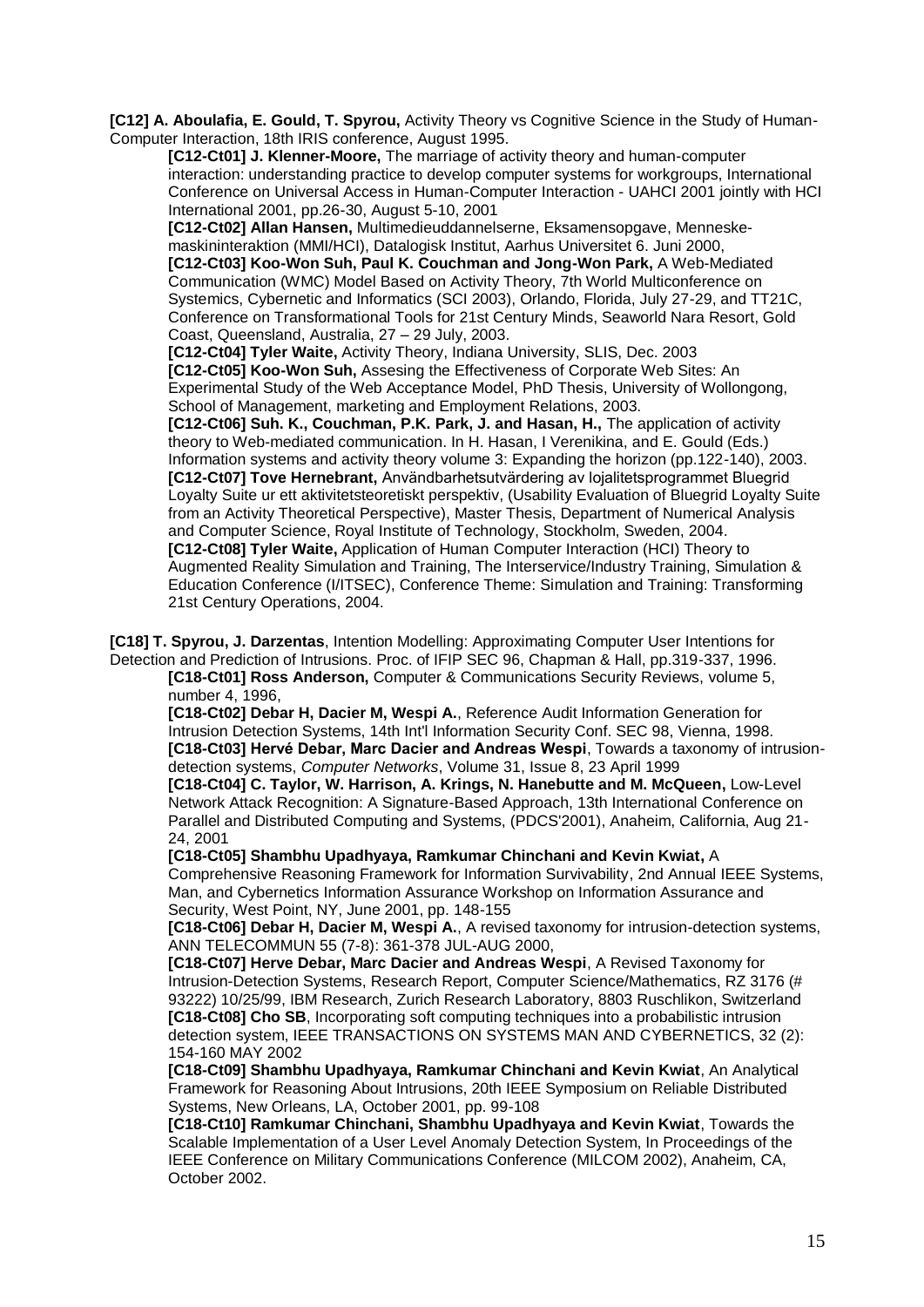**[C18-Ct11] Ashish Garg, Shambhu Upadhyaya, Ramkumar Chinchani and Kevin Kwiat,** SIMS: A Modeling and Simulation Platform for Intrusion Monitoring/Detection Systems, 2003 Summer Computer Simulation Conference, SCSC 2003, July 20-24, 2003, Montreal, Canada. **[C18-Ct12] Cheung Lee Man,** Technical Aspects of Intrusion Detection Techniques, Final Year Project 2003-04, Computer Science and Information Systems, Supervisor Dr. H.W. Chan (2003)

**[C18-Ct13] Carol Taylor and Jim Alves-Foss,** Attack Recognition for System Survivability: A Low-Level Approach, Proceedings of the 36th Hawaii International Conference on System Sciences (HICSS'03) (2003)

**[C18-Ct14] Tom Goldring,** Scatter (and other) plots for visualizing user profiling data and network traffic, in Proceedings of the 2004 ACM workshop on Visualization and data mining for computer security (VizSEC/DMSEC'04), pp. 119 - 123, ACM Press (2004).

**[C18-Ct15] Aleksandar Lazarevic, Vipin Kumar, Jaideep Srivastava,** Intrusion Detection: a Survey, Chapter 2, in book: "Managing Cyber Threats: Issues, Approaches and Challenges" Series: Massive Computing, Vol. 5, Vipin Kumar, Jaideep Srivastava, Aleksandar Lazarevic (Eds.) 2005, Springer Publisher, Hardcover, ISBN: 0-387-24226-0, 2005.

**[C18-Ct16] Shambhu Upadhyaya, Ramkumar Chinchani, Kiran Mantha and Kevin Kwiat,** Encapsulation of User"s Intent: A New Proactive Intrusion Assessment Paradigm, in book series: Massive Computing, Volume 5, Managing Cyber Threats, Springer, ISBN 978-0- 387-24226-2, pp. 221-245, June, 2006. DOI 10.1007/b104908, DOI 10.1007/0-387-24230-9\_8 **[C18-Ct17] SILVA, Ana Paula Ribeiro da,** Detecção de Intrusos Descentralizada em Redes de Sensres Sem Fio, Mestrado em Mestrado em Ciëncia da Computação, Instituto de Ciências Exatas - UFMG, ICEX, Brasil, Orientador: Antônio Alfredo Ferreira Loureiro. Ano de Obtenção: 2005.

**[C18-Ct18] Kui Wu, Bo Sun,** Intrusion Detection for Wireless Ad Hoc Networks, pp 55-82, in Yang Xiao, Jie Li, Yi Pan, Security and routing in wireless networks, Edition: illustrated Published by Nova Publishers, 2005 ISBN 159454316X, 9781594543166 320 pages.

**[C18-Ct19] Lezan Hawizy, Iain W Phillips, John H. Connolly,** Intention Modeling: A Semiotic View, IADIS International Conference Applied Computing 2006, San Sebastian, Spain, 25-28 February 2006.

**[C18-Ct20] Ling Xiao, Zhitang Li, Yunhe Zhang, Meizhen Wang,** Survivability of Network Information System: An Overview, (ETCS 2009) 2009 First International Workshop on Education Technology and Computer Science, 7-8 March 2009, v. 2, pp.931 - 935, ISBN: 978- 1-4244-3581-4, Doi: 10.1109/ETCS.2009.471.

**[C18-Ct21] Y. Xu, T. Luo, T. Zhu, and H. He,** (2009). " [The Principles of Intention Computing"](http://ieeexplore.ieee.org/Xplore/defdeny.jsp?url=http://ieeexplore.ieee.org/stamp/stamp.jsp%3Ftp%3D%26arnumber%3D5271806%26userType%3Dinst&denyReason=-134&arnumber=5271806&productsMatched=null&userType=inst), Proc. IEEE Symposium on Web Science (SWS'09),

**[C18-Ct22] Petar Čisar,** Metode otkrivanja malfunkcija internet saobraćaja u elektronskom poslovanju, Doktorska disertacija, Univerzitet u Novom Sadu, Ekonomski fakultet Subotica, Subotica, 2010

**[C22] P. Koutsabasis, J.S. Darzentas, T. Spyrou, J. Darzentas,** An Interaction Agent in a Brokerage Environment: Methodology, Design and Application, Proceedings of the First ACM SIGART International Workshop on Interaction Agents, held in conjunction with ACM AVI"98 (Advanced Visual Interfaces), L"Aquila 24 May 1998, pp 58-61.

**[C22-Ct01] Michael Day, Anders Ardö, Matthew J. Dovey, Martin Hamilton, Risto Heikkinen, Andy Powell and Arthur N. Olsen,** Evaluation report of existing broker models, D1.1, IST-1999-10562, Reynard - Academic Subject Gateway Service Europe, April 2000

**[C22a] P. Koutsabasis, J.S. Darzentas, T. Spyrou, J. Darzentas, (1998),** Intelligent agents and information brokerage. Proceedings of 12 th National Conference of the Greek Operational Research Society, Samos, Greece, 4‐ 6 September 1998

**[C22a-Ct01] Michael Day, Anders Ardö, Matthew J. Dovey, Martin Hamilton, Risto Heikkinen, Andy Powell and Arthur N. Olsen**, Evaluation report of existing broker models, D1.1, IST-1999-10562, Reynard - Academic Subject Gateway Service Europe, April 2000

**[C23] P. Koutsabasis, J.S. Darzentas, T. Spyrou, J. Darzentas,** Facilitating User-System Integration: the GAIA Interaction Agent, Proceedings of the 32<sup>nd</sup> Hawaii International Conference on System Sciences (HICSS-32, IEEE), January 5-8, 1999, Maui, Hawaii, 1999.

**[C23-Ct01] Jenny Hands, Mikhail Bessonov, Ahmed Patel and Ron Smith**, An inclusive and extensible architecture for electronic brokerage, *Decision Support Systems,* Volume 29, Issue 4, December 2000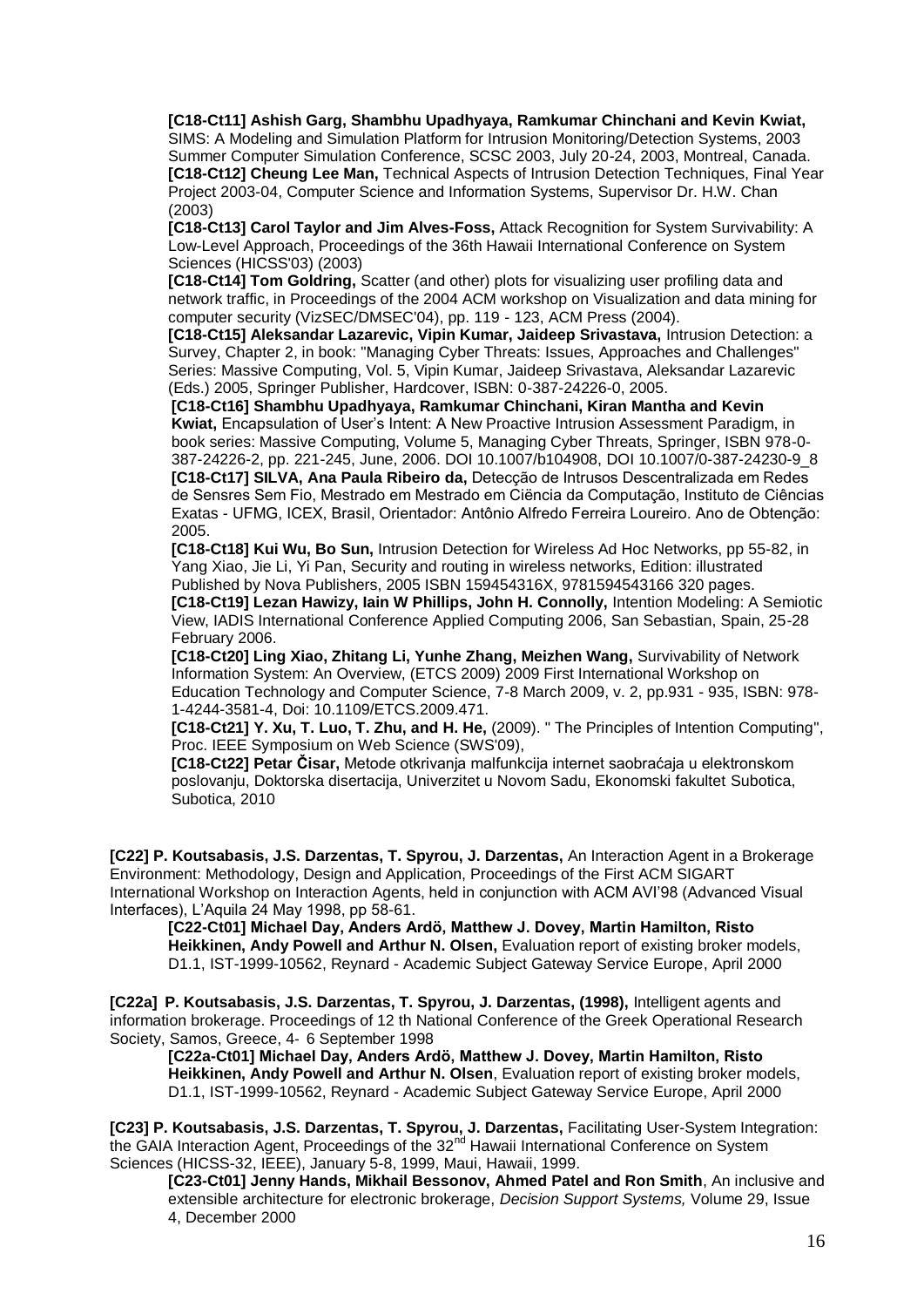**[C23-Ct02] Michael Day, Anders Ardö, Matthew J. Dovey, Martin Hamilton, Risto Heikkinen, Andy Powell and Arthur N. Olsen,** Evaluation report of existing broker models, D1.1, IST-1999-10562, Reynard - Academic Subject Gateway Service Europe, April 2000 **[C23-Ct03]** Hands, J. Bessonov, M. Patel, A. and Smith, R. (2000) An inclusive and extensible architecture for electronic brokerage, HICSS‐32. Proceedings of the 32nd Annual Hawaii International Conference on System Sciences, 1999.

**[C23-Ct04]** Zhan, X.S., Lin, Z.K., Xu, G. (2001) Research on interface Agents in CSCW systems, Journal of Software, Volume 12, Issue SUPPL., June 2001, Pages 140‐145. **[C23-Ct05] Vahidov, R.** Empowering Modern Managers: Towards an Agent-Based Decision Support System, Chapter XII, pp 170-187, in Hamid R. Nemati, Christopher D. Barko, Organizational Data Mining: Leveraging Enterprise Data Resources for Optimal Performance, Edition: illustrated Published by Idea Group Inc (IGI), 2003, ISBN 1591402220, 9781591402220, 371 pages

**[C23-Ct06] Hamid Nemati & Christopher Barko (eds).** Organizational Data Mining: Leveraging Enterprise Data Resources for Optimal Performance, Idea Group Inc (IGI) - ISBN: 1591402220, (2004)

**[C23-Ct07] G. G. M. Katia Leal Algara, Francisco J. Ballesteros and E. S. Salvador.** Plan b's personal command module. commanding user activities in mobile and ubiquitous enviroments, JCSD'04, Submitted for publication, 2004.

**[C23-Ct08] Vahidov, R.** Intermediating user-DSS interaction with autonomous agents. IEEE Transactions on Systems, Man and Cybernetics, Part A, Volume: 35, Issue: 6, pp.964-970, Nov. 2005

**[C23-Ct09] Petroni, B.C.A.** The Use of Intelligent Agents to Improve a Web Interface Interaction and its Usability. 11th International Conference on Computer Supported Cooperative Work in Design, 2007. CSCWD 2007 April 2007.

**[C23-Ct10]** Dang, T.N. (2008) Agentenbasierter Programmassistent zur Verwaltung von NC‐Informationen in Produktionssystemen mit Kommunikationsnetzwerke, Ph.D. Thesis, Technische Universität Dresden.

**[C23-Ct11] Stephan Otto,** [Ein agentenbasierter evolutionärer Adaptions-](http://deposit.ddb.de/cgi-bin/dokserv?idn=999032623&dok_var=d1&dok_ext=pdf&filename=999032623.pdf) und [Optimierungsansatz für verteilte Systeme,](http://deposit.ddb.de/cgi-bin/dokserv?idn=999032623&dok_var=d1&dok_ext=pdf&filename=999032623.pdf) [Der Technischen Fakultät der Universität Erlangen–](http://www.techfak.uni-erlangen.de/) [Nürnberg,](http://www.techfak.uni-erlangen.de/) Erlangung des Grades Doktor-Ingenieur, 2009

**[C28] P**. **Koutsabasis, J.S. Darzentas, T. Spyrou, C.A. Velasco, H. Gappa, G. Nordbrock, and J. Darzentas,** Enhancing the Applicability and Impact of Recommendations and Tools for Accessibility of Internet Services, presented in INTERACT 2001 (8th IFIP TC 13 Conference on Human-Computer Interaction) in terms of Workshop on Issues on the application of guidelines to the design of HCI systems for older people and people with disabilities, 2001.

**[C23-Ct01] Crombie, D, Lenoir R, McKenzie N, Nicotra, G**, MUSICNETWORK The Interactive-Music Network, DE4.6.1 MPIP: Music Coding for Print Impaired People, 2004

**[C23-Ct02]** McKenzie, N. Crombie D. & Lenoir, R. (2005) Accessible Information Processing within MPEG, ISO/IEC JTC1/SC29/WG11, January 2005, Hong Kong, China.

**[C29] . Koutsabasis, J.S. Darzentas, T. Spyrou, C.A. Velasco-Nunez, Y. Mohamad, J. Darzentas,** Towards an Environment that Supports Internet Designers to Design for All, 1st Panhellenic Conference with International Participation on Human-Computer Interaction (PC HCI 2001), December 7-9th, 2001, Patras, Greece,.2001.

**[C29-Ct01] Emanuel Stoll,** Barrierefreies Webdesign, Seminararbeit, Universität Fribourg, Institut für Informatik, February, 2003.

**[C29-Ct02] Karine Barzilai-nahon, Izak Benbasat, Nancy Lou,** Factors Influencing Users' Intentions to Make the Web Accessible to People with Disabilities, Proceedings of the 41st Annual Hawaii International Conference on System Sciences (HICSS 2008)

**[C29a] Carlos A Velasco, Yehya Mohamad, H. GAPPA, G. NORDBROCK, M. PIEPER, John Darzentas, Jenny S. Darzentas, Panayiotis Koutsabasis, Thomas Spyrou,** IRIS: Towards a design environment that supports Internet for All International Conference on Assistive Technology 2002 (ICAT 2002), pp. 1-7.

**[C29a-Ct01] Stefan P. Carmien and Randal A. Koene,** Distributed Intelligence and Scaffolding in Support of Cognitive Health, In: Universal Access in Human-Computer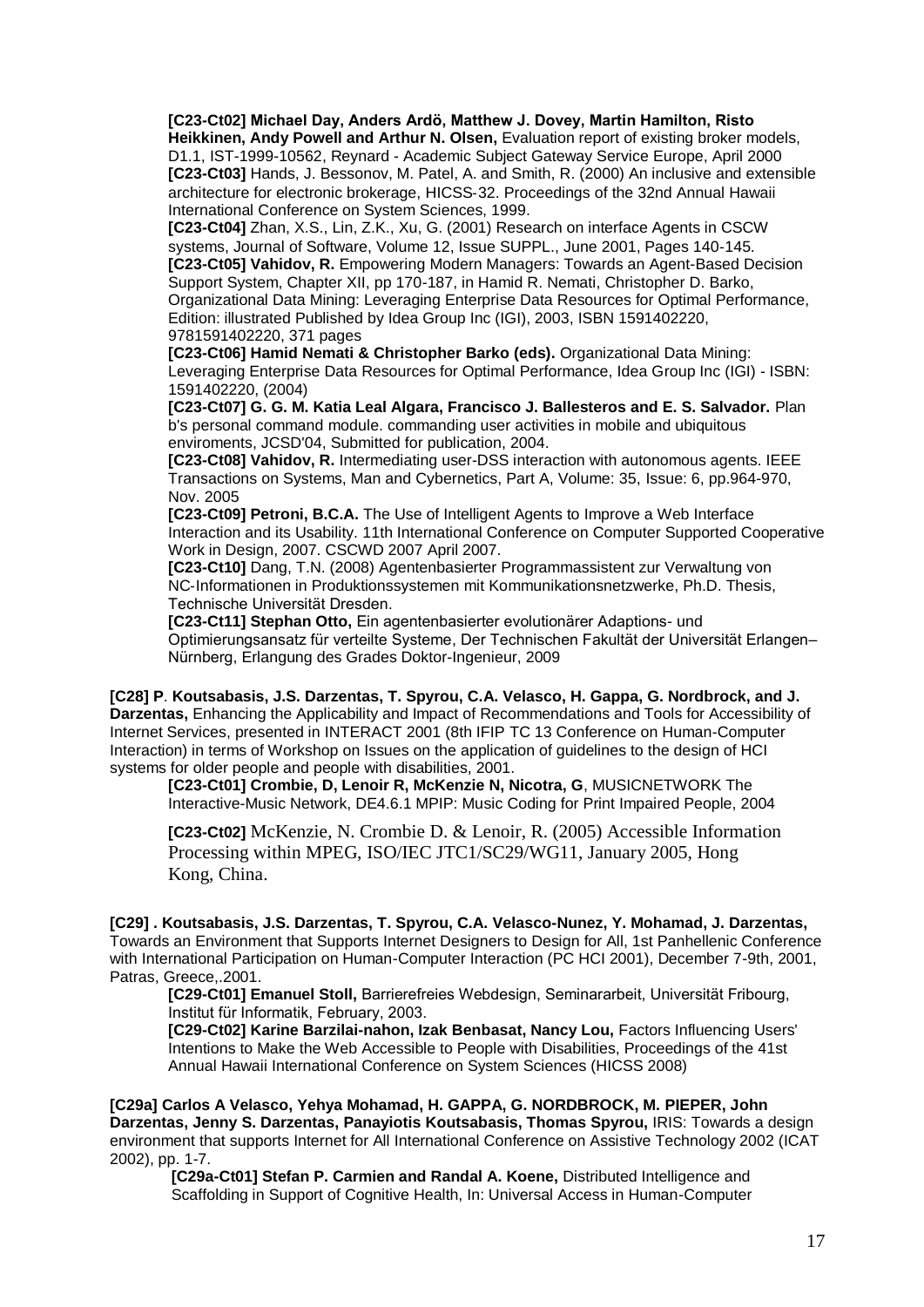Interaction. Addressing Diversity, 5th International Conference, UAHCI 2009, Held as Part of HCI International 2009, San Diego, CA, USA, July 19-24, 2009.

**[C2003c] Modestos Stavrakis, Thomas Spyrou, John Darzentas**, Synthesising Creativity: Systems to support human processes for aesthetic product design, in Julie Jacko, Constantine Stephanidis (Eds), Human Computer Interaction: Theory and Practice, Lawrence Erlbaum Associates, ISBN: 0805849300, 2003.

**[C2003c-Ct01] Uta Hellinger,** Computational support of human creativity in design, Master"s thesis, Laboratoire d"informatique Grenoble - Equipe MAGMA Institut fur Algorithmen und kognitive Systeme, Universitat Karlsruhe. (2007)

**[C2003d] John Darzentas, [Argyris Arnellos,](http://www.syros.aegean.gr/users/arar/) Jenny S. Darzentas, Panayiotis [Koutsabasis,](http://www.syros.aegean.gr/users/kgp) [Thomas Spyrou,](http://www.syros.aegean.gr/users/tsp) [Nikos Viorres,](http://www.syros.aegean.gr/users/nviorres) [Evangelos Vlachogiannis,](http://www.syros.aegean.gr/users/evlach) Carlos A Velasco, Yehya Mohamad, Julio Abascal, Jorge Tomas Guerra, Myriam Arrue Recondo, Nikitas Tsopelas, Nikos Floratos**. *[IRIS: Implementing an Open Environment that Supports Inclusive Design of Internet](http://www.idemployee.id.tue.nl/g.w.m.rauterberg/conferences/INTERACT2003/INTERACT2003-p749.pdf)  [Applications.](http://www.idemployee.id.tue.nl/g.w.m.rauterberg/conferences/INTERACT2003/INTERACT2003-p749.pdf)* - In M. Rauterberg et al (Eds). International Conference on Human-Computer Interaction, INTERACT, 749-752, Zurich, 2003.

**[C2003d-Ct01] Regina Bernhaupt, Leonhard Brunauer, Manfred Tscheligi,** [ADIS:](http://citeseerx.ist.psu.edu/viewdoc/download?doi=10.1.1.144.9083&rep=rep1&type=pdf)  [Accessibility and Device Independence System,](http://citeseerx.ist.psu.edu/viewdoc/download?doi=10.1.1.144.9083&rep=rep1&type=pdf) Int'l COST294 WS UIQM, Tenth IFIP TC13 International Conference on Human-Computer Interaction 12-16 September 2005, Rome, Italy.

**[C34] [Argyris Arnellos,](http://www.syros.aegean.gr/users/arar/) [Thomas Spyrou,](http://www.syros.aegean.gr/users/tsp) John Darzentas**. *Towards a Framework that Models the Emergence of Meaning Structures in Purposeful Communication Environments,* In Wilby, J. Allen, K.A. (Eds), The 47th Annual Conf. of the Int. Society for the Systems Sciences (ISSS), 3(103), 2003.

**[C34-Ct01] Regina Bernhaupt, Leonhard Brunauer & Manfred Tscheligi** (2005), [ADIS:](http://141.115.28.2/cost294/upload/395.pdf#page=59)  [Accessibility and Device Independence System,](http://141.115.28.2/cost294/upload/395.pdf#page=59) INTERNATIONAL COST294 WORKSHOP ON USER INTERFACE QUALITY MODELS, Int'l COST294 WS UIQM, INTERACT 2005, 12- 13 Sept 2005, Rome, Italy.

**[C39] Argyris Arnellos, Thomas Spyrou, John Darzentas** (2005) The Emergence of Interactive Meaning Processes in Autonomous Systems, In: *Proceedings of FIS 2005: Third International Conference on the Foundations of Information Science.* Paris, July 4-7, 2005.

**[C39-Ct01] Gordana Doding-Crnkovic** (2006), Investigations into Information Semantics and Ethics of Computing, Malardalen University Press Dissertations, no33, Dept. of Computer Science and Electronics, Malardalen University, ISBN 91-85485-23-3, Arkitektkopia, Vasteras, Sweden, 2006.

**[C39-Ct02] [Gordana Doding-Crnkovic](http://www.idt.mdh.se/~gdc/)** (2007), [Where do New Ideas Come From? How do](http://www.idt.mdh.se/~gdc/work/NewIdeas.pdf)  [They Emerge? Epistemology as Computation \(Information Processing\)](http://www.idt.mdh.se/~gdc/work/NewIdeas.pdf) in *Randomness & Complexity, from Leibniz to Chaitin,* C. Calude ed. [\(l\\_c\)](http://www.syros.aegean.gr/users/tsp/citations_dnl/NewIdeas.pdf)

**[C39-Ct03] [Gordana Doding-Crnkovic](http://www.idt.mdh.se/~gdc/)** (2007) ["Epistemology Naturalized: The Info-](http://www.apaonline.org/publications/newsletters/v06n2_Computers_04.aspx)[Computationalist Approach"](http://www.apaonline.org/publications/newsletters/v06n2_Computers_04.aspx), APA Newsletter on Philosophy and Computers 6 (2), pp. 9-14, 2007.

**[C2005d] [Evangelos Vlachogiannis,](http://www.syros.aegean.gr/users/evlach) Jenny Darzentas, [Argyris Arnellos,](http://www.syros.aegean.gr/users/arar/) [Thomas Spyrou,](http://www.syros.aegean.gr/users/tsp) John Darzentas**, The accessibility of web applications: the case of portals and portlets, *HCI Internationcal 2005,* HCII2005, Las Vegas, 2005.

**[C2005d-Ct01] Srinivas Padmanabhuni, Krishnendu Kunti, Lipika Sahoo, Shaurabh Bharti,** "Coupling RDF/RSS, WSRP and AJAX for Dynamic Reusable Portlets: An Approach and a Use Case," scc, pp.703-710, IEEE International Conference on Services Computing (SCC 2007), 2007.

**[C2007c] Panayiotis Koutsabasis, Thomas Spyrou, Jenny S. Darzentas**, Evaluating usability evaluation methods: criteria, method and a case study, 12th International Conference on Human-Computer Interaction, Beijing, China, 2007, Lecture Notes in Computer Science, Vol. 4550, Springer.

**[C2007c-Ct01] Tim Buxton, Alvin Tarrell and Ann Fruhling,** Heuristic Evaluation of Mission-Critical Software Using a Large Team, in J.A. Jacko (Ed.): Human-Computer Interaction. Interacting in Various Application Domains, Part IV, HCII 2009, LNCS 5613, pp. 673-682, Springer‐Verlag Berlin Heidelberg 2009. [DOI - 10.1007/978-3-642-02583-9\_73]

**[C2007c-Ct02] Martina Freiberg, Joachim Baumeister,** A Survey on Usability Evaluation Techniques and an Analysis of their actual Application, Report No. 450, University of Wurzburg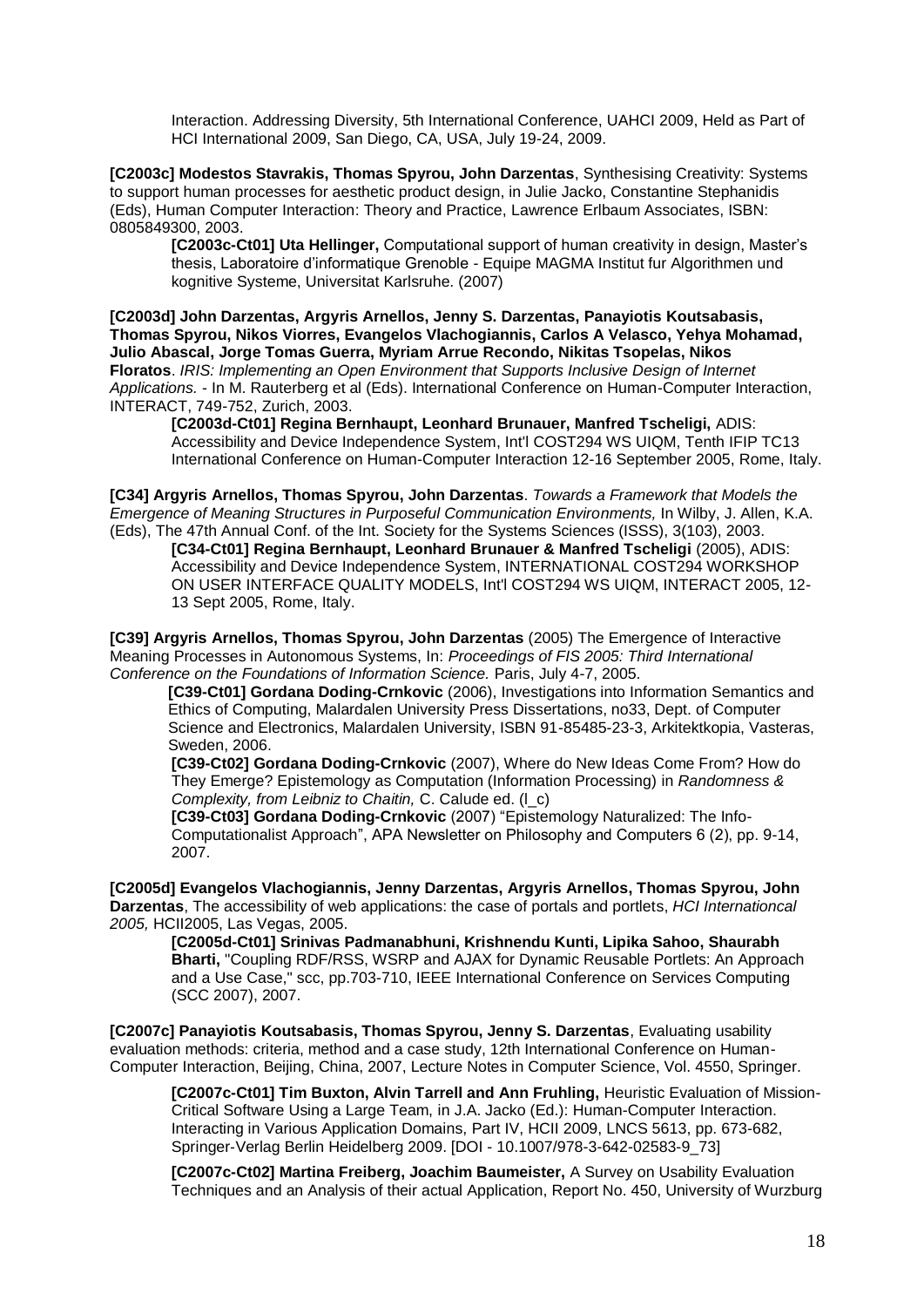Institute of Computer Science Department of Artificial Intelligence and Applied Informatics Am Hubland, D-97074 Wurzburg, Germany, 2008.

**[C2007c-Ct03]** [Areej Ai-Wabil,](http://www.scopus.com/authid/detail.url?authorId=35809719200) [Rend Ai-Khalifa,](http://www.scopus.com/authid/detail.url?authorId=35809705200) A framework for integrating usability evaluations methods: The Mawhiba web portal case study, [International Conference on the](http://ieeexplore.ieee.org/xpl/mostRecentIssue.jsp?punumber=5416833)  [Current Trends in Information Technology \(CTIT\), 2009,](http://ieeexplore.ieee.org/xpl/mostRecentIssue.jsp?punumber=5416833) CTIT 2009, Article number 5423128, Pages 141-146

**[C2007c-Ct04]** Fernandez, A. Insfran, E. Abrahão, S. (2011) Usability Evaluation Methods for the Web: A Systematic Mapping Study, Information and Software Technology (2011), doi: 10.1016/j.infsof.2011.02.007

**[C2007c-Ct05]** Bernérus, A. & Zhang, J. (2010) A Peek at the Position of Pedagogical Aspects in Usability Evaluation of Elearning System: A Literature Review of Usability Evaluation of Elearning System conducted since 2000, Report No. 2010:085, ISSN: 1651‐4769, University of Gothenburg, Department of Applied Information Technology, Gothenburg, Sweden, August 2010.

**[C2007c-Ct06]** Soufi, B. & Maguire, M. (2008) Usability and Accessibility in E‐commerce Web Sites, Proceedings of the Eighth International Conference on Electronic Business 2008, September 30‐October 3, 2008, Hawaii, USA.

**[B3] J.Darzentas, J.S. Darzentas, T. Spyrou** (Eds), *Perspectives on DSS*. University of the Aegean Press, 1996, ISBN 960-7475-07-0

**[B3-Ct01] Robert Fullér**, Hyperknowledge representation: challenges and promises, in: P.Walden, M.Brannback, B.Back and H.Vanharanta eds., The Art and Science of Decision-Making, Åbo Akademi University Press, Åbo, (pp61-89) 1996.

**[B3-Ct02] Loebbecke C., Powell P., Eardley A., Avison D. and Jelassi T.**, The limits to DSS : supporting vision, creativity and future thinking, ISDSS Proceedings, Lausanne, 553-563, 1997.

**[B3-Ct03] Peter B. Keenan,** Spatial decision support systems for vehicle routing. *Decision Support Systems,* Volume 22, Issue 1, 1998

**[B3-Ct04] G. Derekenaris, J. Garofalakis, C. Makris, J. Prentzas, S. Sioutas and A. Tsakalidis**, An Information System for the Effective Management of Ambulances. Cbms, p. 269, 13th IEEE Symposium on Computer-Based Medical Systems (CBMS'00), 2000.

**[B3-Ct05] G. Derekenaris, J. Garofalakis, C. Makris, J. Prentzas, S. Sioutas and A. Tsakalidis**, Integrating GIS, GPS and GSM technologies for the effective management of ambulances. *Computers, Environment and Urban Systems,* Volume 25, Issue 3, 1 May 2001 **[B3-Ct06] C. D. Tarantilis, C. T. Kiranoudis, and N. C. Markatos**, Use of the BATA algorithm and MIS to solve the mail carrier problem, *Applied Mathematical Modelling*, Volume 26, Issue 4, Pages 481-500, April 2002

**[B3-Ct07] C. D. Tarantilis, and C. T. Kiranoudis,** Using a spatial decision support system for solving the vehicle routing problem, *Information & Management*, Volume 39, Issue 5, Pages 359-375, March 2002

**[B3-Ct08] Lawrence A. West, Jr. , and Traci J. Hess,** Metadata as a knowledge management tool: supporting intelligent agent and end user access to spatial data, *Decision Support Systems*, Volume 32, Issue 3, Pages 247-264, January 2002

**[B3-Ct09] N. Prindezisa, b, C. T. Kiranoudis, , b and D. Marinos-Kouris,** A business-tobusiness fleet management service provider for central food market enterprises, *Journal of Food Engineering*, Volume 60, Issue 2, Pages 203-210, November 2003.

**[B3-Ct20] Ramanathan Sugumaran, Md. Salim, Tim Strauss, and Chris Fulcher,** Webbased Implementation of a Winter Maintenance Decision Support System Using GIS and Remote Sensing, MTC, Final Report, May 2005.

**[B3-Ct11] Keenan, P. B.**, "Spatial Decision Support Systems," in M. Mora, G. Forgionne, and J. N. D. Gupta (Eds.) Decision Making Support Systems: Achievements and challenges for the New Decade: Idea Group, pp. 28-39, 2003.

**[B3-Ct12] Keenan, P. B.**, "Chapter 1. Concepts and Theories of GIS in Business", in James B. Pick (Ed), Geographic Information Systems in Business, Idea Group Inc., ISBN: 1591404002, 2004.

**[B3-Ct13] Guisseppi A. Forgionne , Jatinder N. D. Gupta , Manuel Mora,** Decision-Making Support Systems: Achievements and Challenges for the New Decade, Idea Group Publishing, ISBN: 1-59140-045-7, 2003

**[B3-Ct14] Keenan, P. B.,** Chapter 1. Concepts and Theories of GIS in Business, in James B. Pick (Ed), Geographic Information Systems in Business, Idea Group Inc., ISBN: 1591403995, 2005.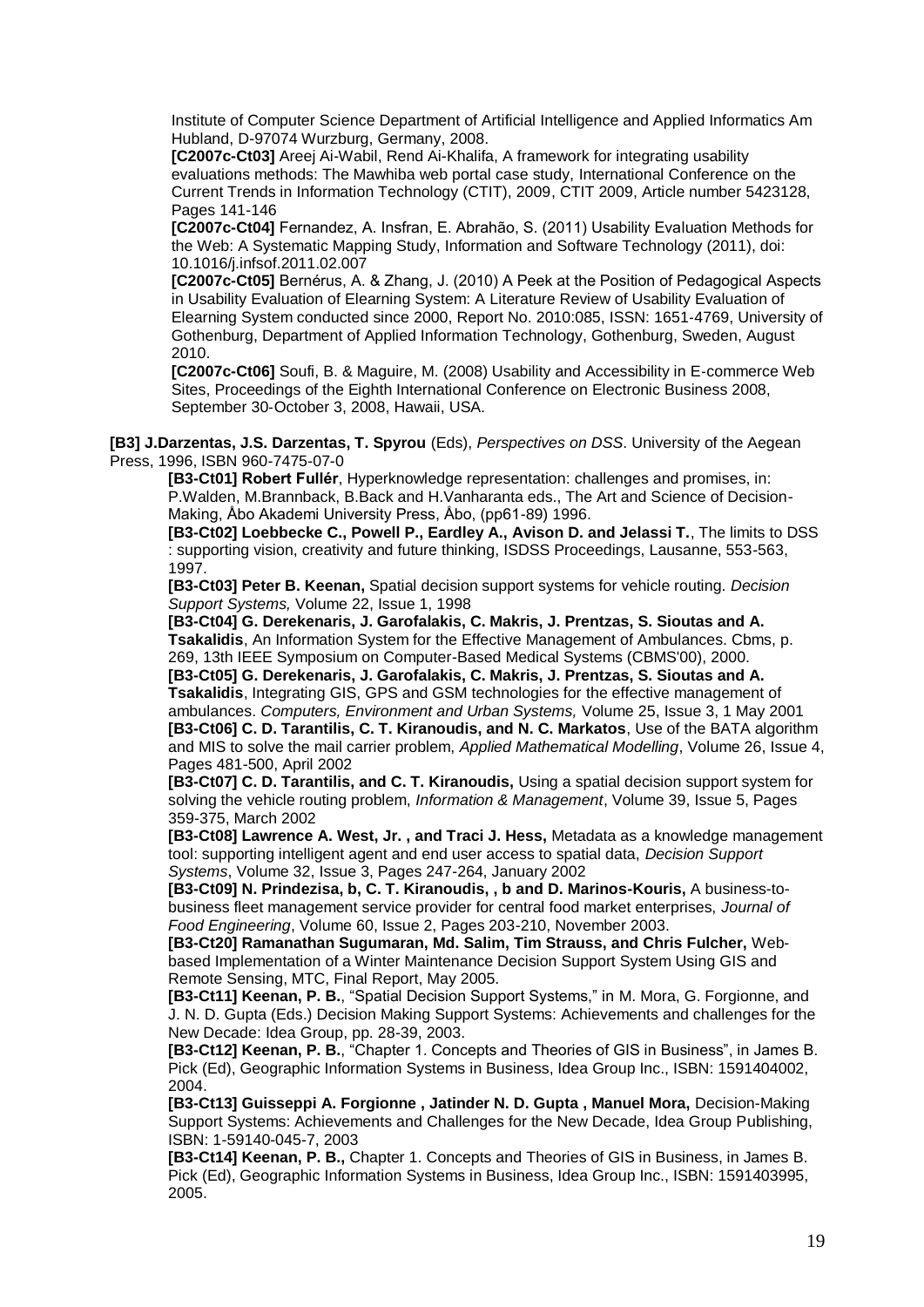**[B5] T.W. Bynum, N. Pouloudi, S. Rogerson, and T. Spyrou** (Eds), Ethicomp 2004: Challenges for the Citizen of the Information Society. Proceedings of the Seventh International Conference. University of the Aegean, Syros, Greece, 14 to 16 April 2004. Syros, Greece, University of the Aegean, 2004, ISBN (set) 960-7475-25-9, (vol1 960-7475-26-7, vol2 960-7475-26-8)

**[B5-Ct01] Hilary Mullen, David Sanford Horner**, "Ethical Problems for e-Government: An Evaluative Framework", Electronic Journal of e-Government, vol. 2(3), 187-196, 2004. **[B5-Ct02] Carlos A Velasco (Ed)**, IDCnet, IST–2001–38786 IDCnet, D1.4a Summary of key findings from IDCnet, 2004

**[B5-Ct03] Lucas, Richard**, "An Outline for Determining the Ethics of Artificial Intelligence". MANUSYA Journal of Humanities, 2005. Proceedings of Second Asia-Pacific Computing and Philosophy Conference, Bangkok, Thailand, 7-9 January, 2005. ISSN 0859-9920. **[B5-Ct04] Paul B. de Laat**, Trusting Virtual Trust, Ethics and Information Technology, Vol 7, No 3, September, 2005.

**[B5-Ct05] Andries Barnard, Laurette Pretorius**, Ethical design issues in cyberspace, Proceedings of the 4th international symposium on Information and communication technologies, ACM International Conference Proceeding Series; Vol. 92, pp. 236 - 242, 2005. **[B5-Ct06] Laurette Pretorius & Andries Barnard**, Ethical issues in Web services: a layered approach, ETHICOMP 2005, 'The ETHICOMP Decade, 1995 - 2005, Linköping, Sweden, Sept.

2005. **[B5-Ct07] Dodig-Crnkovic, G. and Horniak, V**. (2005), Good to Have Someone Watching Us from a Distance? Privacy vs. Security at the Workplace, Ethics of New Information Technology, Proceedings of the Sixth International Conference of Computer Ethics: Philosophical Enquiry, CEPE 200, July 17-19, 2005, University of Twente, Enschede, The Netherlands ; Brey P, Grodzinsky F and Introna L. Eds. http://cepe2005.utwente.nl

**[B5-Ct08] Karen Mather**, Object oriented goodness: a response to Mathieson's 'What is Information Ethics? ACM SIGCAS Computers and Society archive, Volume 34 , Issue 3 (December 2004)

**[B5-Ct09] Kai K. Kimppa**, Socially responsible international intellectual property rights in software and other digitally distributable material, Conference by IFIP WG 9.2, Computers and Social Accountability "Landscapes of ICT and Social Accountability" June 27-29, 2005, University of Turku, Finland.

**[B5-Ct10] Hilary Mullen, David Sanford Horner,** Ethical Problems for e-Government: An Evaluative Framework, Electronic Journal of e-Government, vol. 2, is 3, 2004.

**[B5-Ct11] Bowern, Michae**l, An Ethical Method for Developing Electronic Voting System. MANUSYA: Journal of Humanities, Special Issue No 8. Bangkok, Thailand. Chulalongkorn University. 2005. pp 46-61. ISSN 0859-9920.

**[B5-Ct12] Laat Paul**, Trusting Virtual Trust, Ethics and Information Technology, Vol. 7, N. 3, Sept. 2005, pp. 167-180(14)

**[B5-Ct13] Jyoti Choudrie and Yogesh K. Dwivedi,** Towards a Conceptual Model of Broadband Diffusion, Journal of Computing and Information Technology - CIT 12, 2004, 4, 323–338 323.

**[B5-Ct14] Penny Duquenoy and Diane Whitehouse,** A 21st Century Ethical Debate: Persuing Perspectives on Ambient Intelligence, in Zielinski, Chris; Duquenoy, Penny; Kimppa, Kai (Eds) The Information Society: Emerging Landscapes, IFIP International Conference on Landscapes of ICT and Social Accountability, Turku, Finland, June 27-29, ISBN 978-0-387- 30527-1, 2005

**[B5-Ct15] Patrick E.W. Onions**, Grounded Theory Applications in Reviewing Knowledge Management Literature, in postgraduate research conference, Methodological issues and ethical considerations", Leeds Metropolitan University, May 24th, 2006.

**[B5-Ct16] Cynthia Barnhart, Gilbert Laporte**, Handbooks in Operations Research & Management Science: Transportation, Elsevier, ISBN 0444513469, 2006

**TA/WP25 Darzentas J, Darzentas J.S. and T. Spyrou** (1991) An Architecture for designer descision aiding - DDAS, Amodeus Project Working Paper, TA/WP25

**[TA/WP25-Ct01] Buckingham Shum, S. and Hammond, N.**, Delivering HCI Modelling to Designers: A Framework, and Case Study of Cognitive Modelling. *Interacting with Computers*, 6(3), pp.311-341, 1994.

**TA/WP 21, John Darzentas, Jenny Darzentas, Thomas Spyrou,** Defining the Design "Decision Space": rich pictures and relevant subsystems, AMODEUS Project Document TA/WP 21, March 1994 **[TA/WP 21-Ct01]** Information Systems: Background Information, Rich Pictures, A reference for Teachers, Technology and Enterprise Teacher Support Material: Year 11 Information Systems